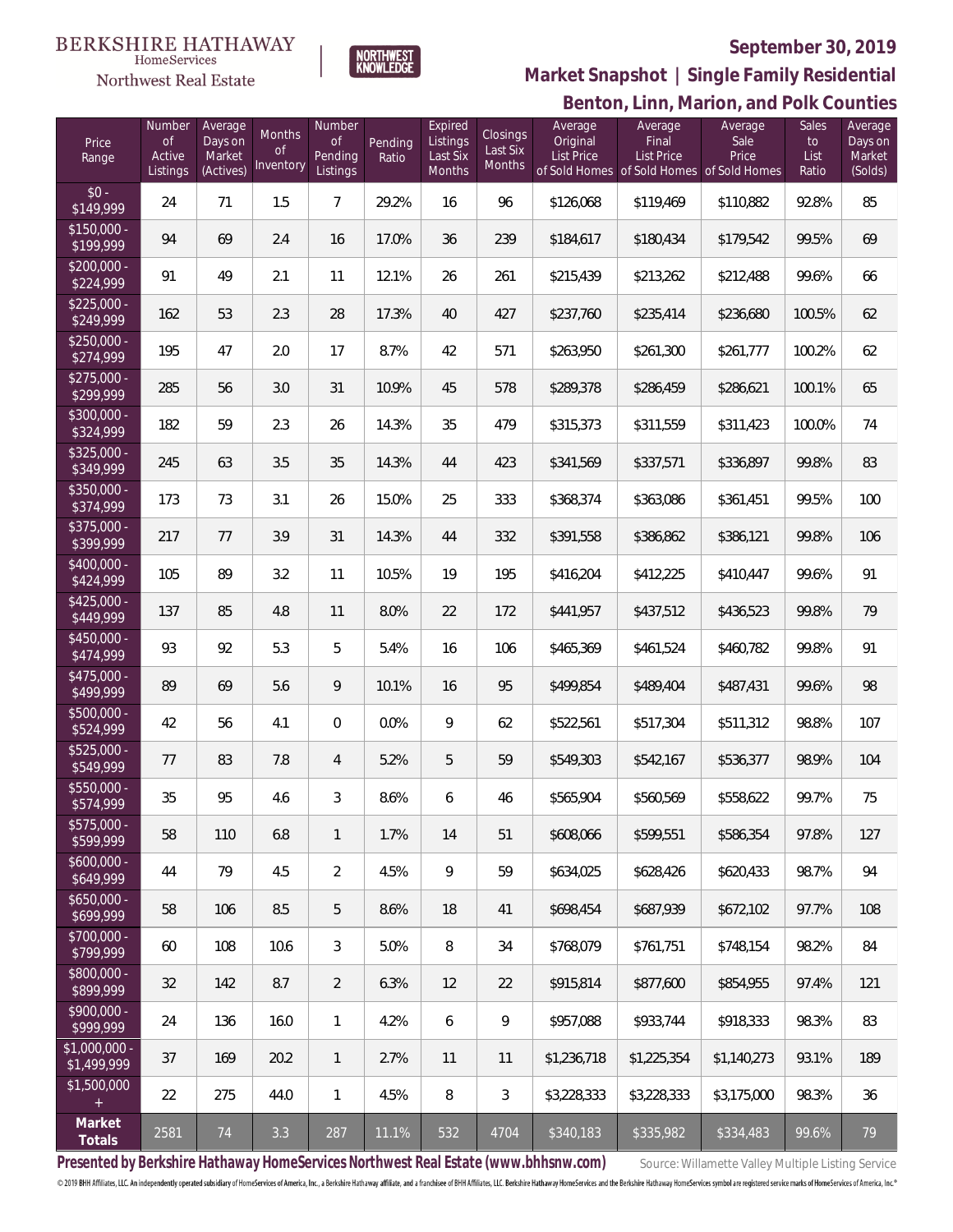#### BERKSHIRE HATHAWAY HomeServices

## Northwest Real Estate



## **September 30, 2019**

**Market Snapshot | Single Family Residential**

**Salem**

| Price<br>Range                   | Number<br>of<br>Active<br>Listings | Average<br>Days on<br>Market<br>(Actives) | Months<br><b>of</b><br>Inventory | Number<br><b>of</b><br>Pending<br>Listings | Pending<br>Ratio | Expired<br>Listings<br>Last Six<br>Months | <b>Closings</b><br>Last Six<br>Months | Average<br>Original<br>List Price | Average<br>Final<br>List Price<br>of Sold Homes of Sold Homes of Sold Homes | Average<br>Sale<br>Price | Sales<br>to<br>List<br>Ratio | Average<br>Days on<br>Market<br>(Solds) |
|----------------------------------|------------------------------------|-------------------------------------------|----------------------------------|--------------------------------------------|------------------|-------------------------------------------|---------------------------------------|-----------------------------------|-----------------------------------------------------------------------------|--------------------------|------------------------------|-----------------------------------------|
| $$0 -$<br>\$149,999              | 4                                  | 69                                        | 1.2                              | $\mathfrak{Z}$                             | 75.0%            | $\overline{2}$                            | 20                                    | \$147,875                         | \$138,120                                                                   | \$122,005                | 88.3%                        | 59                                      |
| $$150,000 -$<br>\$199,999        | 28                                 | 58                                        | 2.6                              | 5                                          | 17.9%            | 10                                        | 65                                    | \$181,902                         | \$178,907                                                                   | \$178,031                | 99.5%                        | 63                                      |
| $$200,000 -$<br>\$224,999        | 42                                 | 40                                        | 2.8                              | 5                                          | 11.9%            | 12                                        | 90                                    | \$212,665                         | \$211,275                                                                   | \$212,775                | 100.7%                       | 66                                      |
| $$225,000 -$<br>\$249,999        | 57                                 | 50                                        | 2.2                              | 10                                         | 17.5%            | 14                                        | 157                                   | \$238,496                         | \$235,900                                                                   | \$237,570                | 100.7%                       | 57                                      |
| $$250,000 -$<br>\$274,999        | 78                                 | 49                                        | 1.8                              | 6                                          | 7.7%             | 20                                        | 265                                   | \$264,816                         | \$261,364                                                                   | \$261,741                | 100.1%                       | 63                                      |
| $$275,000 -$<br>\$299,999        | 117                                | 61                                        | 2.9                              | 11                                         | 9.4%             | 21                                        | 246                                   | \$290,601                         | \$286,929                                                                   | \$286,773                | 99.9%                        | 62                                      |
| $$300,000 -$<br>\$324,999        | 81                                 | 54                                        | 2.6                              | 9                                          | 11.1%            | 14                                        | 186                                   | \$316,082                         | \$312,657                                                                   | \$312,054                | 99.8%                        | 68                                      |
| $$325,000 -$<br>\$349,999        | 78                                 | 57                                        | 3.1                              | $\, 8$                                     | 10.3%            | 15                                        | 151                                   | \$341,556                         | \$337,578                                                                   | \$337,012                | 99.8%                        | 75                                      |
| $$350,000 -$<br>\$374,999        | 52                                 | 63                                        | 2.5                              | 9                                          | 17.3%            | $\, 8$                                    | 123                                   | \$367,548                         | \$361,938                                                                   | \$361,332                | 99.8%                        | 85                                      |
| $$375,000 -$<br>\$399,999        | 77                                 | 62                                        | 4.1                              | $\overline{4}$                             | 5.2%             | 17                                        | 113                                   | \$392,799                         | \$386,758                                                                   | \$385,668                | 99.7%                        | 107                                     |
| \$400,000 -<br>\$424,999         | 38                                 | 84                                        | 3.9                              | $\mathfrak{Z}$                             | 7.9%             | 9                                         | 59                                    | \$415,206                         | \$411,743                                                                   | \$411,529                | 99.9%                        | 67                                      |
| $$425,000 -$<br>\$449,999        | 59                                 | 95                                        | 5.8                              | $\overline{2}$                             | 3.4%             | 10                                        | 61                                    | \$447,031                         | \$439,135                                                                   | \$436,694                | 99.4%                        | 91                                      |
| $$450,000 -$<br>\$474,999        | 28                                 | 95                                        | 4.3                              | $\mathfrak{Z}$                             | 10.7%            | 6                                         | 39                                    | \$463,212                         | \$460,849                                                                   | \$459,948                | 99.8%                        | 119                                     |
| $$475,000 -$<br>\$499,999        | 26                                 | 59                                        | 5.0                              | 5                                          | 19.2%            | $\overline{4}$                            | 31                                    | \$499,087                         | \$489,461                                                                   | \$488,789                | 99.9%                        | 107                                     |
| $$500,000 -$<br>\$524,999        | 12                                 | 38                                        | 3.8                              | $\overline{0}$                             | 0.0%             | $\overline{2}$                            | 19                                    | \$520,102                         | \$512,196                                                                   | \$511,045                | 99.8%                        | 100                                     |
| \$525,000 -<br>\$549,999         | 27                                 | 61                                        | 7.4                              | $\mathbf{1}$                               | 3.7%             | $\mathbf{1}$                              | 22                                    | \$551,915                         | \$541,725                                                                   | \$535,905                | 98.9%                        | 132                                     |
| \$550,000 -<br>\$574,999         | 15                                 | 89                                        | 6.0                              | 1                                          | 6.7%             | 4                                         | 15                                    | \$574,073                         | \$566,479                                                                   | \$562,582                | 99.3%                        | 77                                      |
| \$575,000 -<br>\$599,999         | 19                                 | 64                                        | 5.4                              | $\mathbf 0$                                | 0.0%             | $\mathfrak{Z}$                            | 21                                    | \$622,733                         | \$608,167                                                                   | \$586,786                | 96.5%                        | 132                                     |
| $$600,000 -$<br>\$649,999        | 19                                 | 64                                        | 4.8                              | $\overline{2}$                             | 10.5%            | $\overline{2}$                            | 24                                    | \$630,295                         | \$625,082                                                                   | \$617,719                | 98.8%                        | 81                                      |
| $$650,000 -$<br>\$699,999        | 17                                 | 119                                       | 9.3                              | $\mathbf 0$                                | 0.0%             | 6                                         | 11                                    | \$679,245                         | \$678,418                                                                   | \$664,855                | 98.0%                        | 91                                      |
| $$700,000 -$<br>\$799,999        | 33                                 | 97                                        | 16.5                             | $\mathbf 0$                                | 0.0%             | $\mathbf{1}$                              | 12                                    | \$757,117                         | \$752,942                                                                   | \$741,500                | 98.5%                        | 69                                      |
| \$800,000 -<br>\$899,999         | 9                                  | 177                                       | 6.8                              | $\mathbf{1}$                               | 11.1%            | $\mathbf{1}$                              | 8                                     | \$894,488                         | \$860,050                                                                   | \$852,063                | 99.1%                        | 100                                     |
| \$900,000 -<br>\$999,999         | 11                                 | 93                                        | 22.0                             | $\mathbf 0$                                | 0.0%             | $\overline{2}$                            | $\mathfrak{Z}$                        | \$949.965                         | \$949,965                                                                   | \$935,000                | 98.4%                        | 72                                      |
| $$1,000,000 -$<br>\$1,499,999    | 16                                 | 135                                       | 16.0                             | $\mathbf 0$                                | 0.0%             | 5                                         | 6                                     | \$1,236,483                       | \$1,213,150                                                                 | \$1,157,167              | 95.4%                        | 206                                     |
| $\overline{$1,500,000}$<br>$\pm$ | 8                                  | 125                                       | 48.0                             | $\mathbf{1}$                               | 12.5%            | $\mathbf{1}$                              | 1                                     | \$1,795,000                       | \$1,795,000                                                                 | \$1,750,000              | 97.5%                        | 42                                      |
| Market<br>Totals                 | 951                                | 67                                        | 3.3                              | 89                                         | 9.4%             | 190                                       | 1748                                  | \$339,193                         | \$334,718                                                                   | \$333,492                | 99.6%                        | 75                                      |

Presented by Berkshire Hathaway HomeServices Northwest Real Estate (www.bhhsnw.com) source: Willamette Valley Multiple Listing Service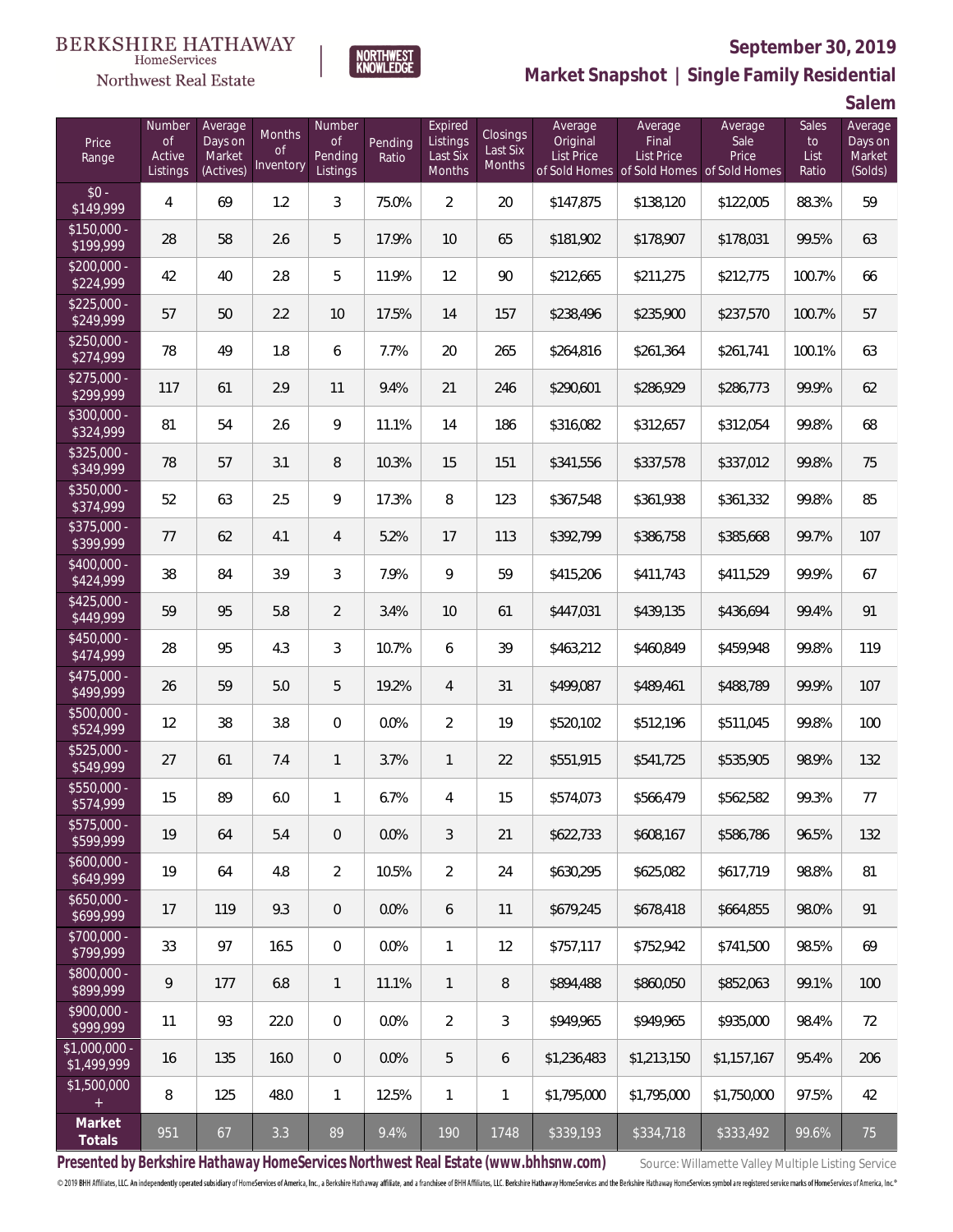

NORTHWEST<br>KNOWLFDGF

Northwest Real Estate

**Marion and Polk Counties Market Snapshot | Single Family Residential**

| Price<br>Range                | Number<br><b>of</b><br>Active<br>Listings | Average<br>Days on<br>Market<br>(Actives) | Months<br>Οf<br>Inventory | Number<br>Οf<br>Pending<br>Listings | Pending<br>Ratio | Expired<br>Listings<br>Last Six<br>Months | Closings<br>Last Six<br>Months | Average<br>Original<br><b>List Price</b> | Average<br>Final<br><b>List Price</b><br>of Sold Homes of Sold Homes of Sold Homes | Average<br>Sale<br>Price | Sales<br>to<br>List<br>Ratio | Average<br>Days on<br>Market<br>(Solds) |
|-------------------------------|-------------------------------------------|-------------------------------------------|---------------------------|-------------------------------------|------------------|-------------------------------------------|--------------------------------|------------------------------------------|------------------------------------------------------------------------------------|--------------------------|------------------------------|-----------------------------------------|
| $$0 -$<br>\$149,999           | 11                                        | 67                                        | 1.4                       | 5                                   | 45.5%            | 5                                         | 48                             | \$135,373                                | \$127,258                                                                          | \$116,588                | 91.6%                        | 66                                      |
| $$150,000 -$<br>\$199,999     | 47                                        | 71                                        | 2.2                       | 11                                  | 23.4%            | 18                                        | 127                            | \$186,941                                | \$180,781                                                                          | \$177,986                | 98.5%                        | 69                                      |
| $$200,000 -$<br>\$224,999     | 57                                        | 48                                        | 2.2                       | 8                                   | 14.0%            | 16                                        | 153                            | \$214,566                                | \$212,689                                                                          | \$212,929                | 100.1%                       | 62                                      |
| $$225,000 -$<br>\$249,999     | 97                                        | 48                                        | 2.2                       | 25                                  | 25.8%            | 29                                        | 260                            | \$238,953                                | \$236,469                                                                          | \$237,275                | 100.3%                       | 61                                      |
| $$250,000 -$<br>\$274,999     | 121                                       | 51                                        | 1.8                       | 14                                  | 11.6%            | 34                                        | 411                            | \$264,875                                | \$261,784                                                                          | \$261,963                | 100.1%                       | 62                                      |
| $$275,000 -$<br>\$299,999     | 207                                       | 57                                        | 2.9                       | 23                                  | 11.1%            | 35                                        | 434                            | \$289,678                                | \$286,735                                                                          | \$286,876                | 100.0%                       | 65                                      |
| \$300,000 -<br>\$324,999      | 133                                       | 60                                        | 2.3                       | 14                                  | 10.5%            | 29                                        | 351                            | \$315,799                                | \$311,678                                                                          | \$311,608                | 100.0%                       | 70                                      |
| $$325,000 -$<br>\$349,999     | 175                                       | 65                                        | 3.7                       | 19                                  | 10.9%            | 32                                        | 287                            | \$342,384                                | \$337,842                                                                          | \$336,966                | 99.7%                        | 86                                      |
| \$350,000 -<br>\$374,999      | 111                                       | 71                                        | 2.9                       | 16                                  | 14.4%            | 19                                        | 229                            | \$369,578                                | \$363,349                                                                          | \$361,397                | 99.5%                        | 103                                     |
| \$375,000 -<br>\$399,999      | 155                                       | 80                                        | 4.2                       | 14                                  | 9.0%             | 29                                        | 220                            | \$393,734                                | \$387,785                                                                          | \$385,929                | 99.5%                        | 116                                     |
| \$400,000 -<br>\$424,999      | 82                                        | 102                                       | 3.8                       | 8                                   | 9.8%             | 14                                        | 130                            | \$417,648                                | \$413,778                                                                          | \$410,528                | 99.2%                        | 92                                      |
| $$425,000 -$<br>\$449,999     | 99                                        | 91                                        | 5.5                       | $\overline{7}$                      | 7.1%             | 18                                        | 108                            | \$445,365                                | \$439,402                                                                          | \$436,928                | 99.4%                        | 89                                      |
| $$450,000 -$<br>\$474,999     | 59                                        | 100                                       | 5.1                       | 5                                   | 8.5%             | 9                                         | 69                             | \$467,045                                | \$462,985                                                                          | \$460,415                | 99.4%                        | 106                                     |
| $$475,000 -$<br>\$499,999     | 55                                        | 66                                        | 5.7                       | 7                                   | 12.7%            | $\overline{7}$                            | 58                             | \$501,245                                | \$490,588                                                                          | \$489,339                | 99.7%                        | 110                                     |
| $$500,000 -$<br>\$524,999     | 26                                        | 48                                        | 4.0                       | $\overline{0}$                      | 0.0%             | 6                                         | 39                             | \$520,707                                | \$514,417                                                                          | \$510,134                | 99.2%                        | 111                                     |
| $$525,000 -$<br>\$549,999     | 47                                        | 81                                        | 8.5                       | $\overline{2}$                      | 4.3%             | $\overline{2}$                            | 33                             | \$547,828                                | \$542,277                                                                          | \$535,358                | 98.7%                        | 111                                     |
| \$550,000 -<br>\$574,999      | 24                                        | 87                                        | 4.8                       | $\overline{2}$                      | 8.3%             | 5                                         | 30                             | \$565,363                                | \$560,533                                                                          | \$559,292                | 99.8%                        | 76                                      |
| \$575,000 -<br>\$599,999      | 44                                        | 85                                        | 7.5                       | $\overline{0}$                      | 0.0%             | 8                                         | 35                             | \$611,660                                | \$602,606                                                                          | \$586,464                | 97.3%                        | 148                                     |
| $$600.000 -$<br>\$649,999     | 30                                        | 68                                        | 4.0                       | $\overline{2}$                      | 6.7%             | 6                                         | 45                             | \$633,262                                | \$628,002                                                                          | \$619,670                | 98.7%                        | 81                                      |
| $$650,000 -$<br>\$699,999     | 35                                        | 113                                       | 7.8                       | $\overline{2}$                      | 5.7%             | 13                                        | 27                             | \$692,259                                | \$685,641                                                                          | \$669,089                | 97.6%                        | 115                                     |
| $$700,000 -$<br>\$799,999     | 44                                        | 113                                       | 12.6                      | $\overline{2}$                      | 4.5%             | 3                                         | 21                             | \$773,105                                | \$762,859                                                                          | \$743.476                | 97.5%                        | 91                                      |
| \$800,000 -<br>\$899,999      | 19                                        | 181                                       | 9.5                       | $\mathbf{1}$                        | 5.3%             | 6                                         | 12                             | \$899,992                                | \$865,783                                                                          | \$859,625                | 99.3%                        | 140                                     |
| \$900.000 -<br>\$999,999      | 17                                        | 140                                       | 20.4                      | $\mathbf{1}$                        | 5.9%             | 4                                         | 5                              | \$983,979                                | \$941,959                                                                          | \$923,000                | 98.0%                        | 107                                     |
| $$1,000,000$ -<br>\$1,499,999 | 26                                        | 148                                       | 19.5                      | $\mathbf{1}$                        | 3.8%             | 9                                         | 8                              | \$1,219,237                              | \$1,203,612                                                                        | \$1,149,125              | 95.5%                        | 174                                     |
| \$1,500,000                   | 11                                        | 176                                       | 33.0                      | $\mathbf{1}$                        | 9.1%             | $\overline{2}$                            | $\overline{2}$                 | \$3,847,500                              | \$3,847,500                                                                        | \$3,825,000              | 99.4%                        | 42                                      |
| Market<br>Totals              | 1732                                      | 75                                        | 3.3                       | 190                                 | 11.0%            | 358                                       | 3142                           | \$342,833                                | \$338,235                                                                          | \$336,506                | 99.5%                        | 80                                      |

Presented by Berkshire Hathaway HomeServices Northwest Real Estate (www.bhhsnw.com) source: Willamette Valley Multiple Listing Service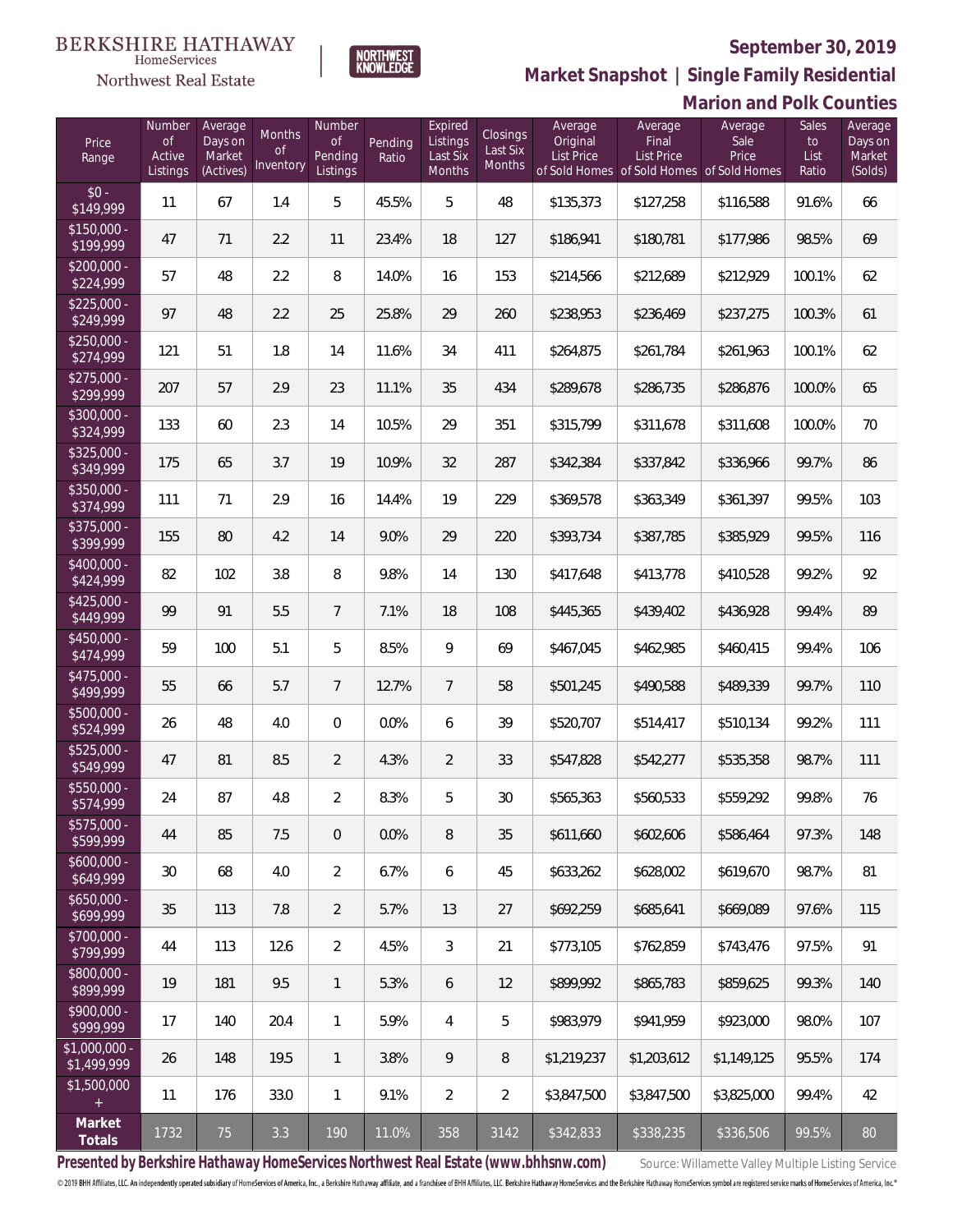#### BERKSHIRE HATHAWAY HomeServices

## Northwest Real Estate



# **September 30, 2019**

**Market Snapshot | Single Family Residential**

**Keizer**

| Price<br>Range                | Number<br>of<br>Active<br>Listings | Average<br>Days on<br>Market<br>(Actives) | <b>Months</b><br><b>of</b><br>Inventory | Number<br><b>of</b><br>Pending<br>Listings | Pending<br>Ratio | Expired<br>Listings<br>Last Six<br>Months | Closings<br>Last Six<br>Months | Average<br>Original<br>List Price | Average<br>Final<br>List Price<br>of Sold Homes of Sold Homes | Average<br>Sale<br>Price<br>of Sold Homes | Sales<br>to<br>List<br>Ratio | Average<br>Days on<br>Market<br>(Solds) |
|-------------------------------|------------------------------------|-------------------------------------------|-----------------------------------------|--------------------------------------------|------------------|-------------------------------------------|--------------------------------|-----------------------------------|---------------------------------------------------------------|-------------------------------------------|------------------------------|-----------------------------------------|
| $$0 -$<br>\$149,999           | $\boldsymbol{0}$                   | N/A                                       | 0.0                                     | $\mathbf 0$                                | N/A              | $\mathbf{1}$                              | 1                              | \$137,000                         | \$132,000                                                     | \$133,000                                 | 100.8%                       | 13                                      |
| $$150,000 -$<br>\$199,999     | $\overline{2}$                     | 84                                        | 4.0                                     | $\mathbf{1}$                               | 50.0%            | $\mathbf{1}$                              | $\mathfrak{Z}$                 | \$197,067                         | \$189,067                                                     | \$185,000                                 | 97.8%                        | 113                                     |
| $$200,000 -$<br>\$224,999     | $\overline{2}$                     | 64                                        | 1.3                                     | $\mathbf{1}$                               | 50.0%            | $\mathbf{1}$                              | 9                              | \$213,100                         | \$211,433                                                     | \$211,317                                 | 99.9%                        | 51                                      |
| $$225,000 -$<br>\$249,999     | 9                                  | 37                                        | 3.6                                     | 3                                          | 33.3%            | $\mathbf{1}$                              | 15                             | \$243,447                         | \$241,780                                                     | \$242,857                                 | 100.4%                       | 51                                      |
| $$250,000 -$<br>\$274,999     | 11                                 | 44                                        | 2.0                                     | $\overline{0}$                             | 0.0%             | $\overline{4}$                            | 33                             | \$263,827                         | \$260,321                                                     | \$261,885                                 | 100.6%                       | 45                                      |
| $$275,000 -$<br>\$299,999     | 23                                 | 35                                        | 2.6                                     | $\overline{2}$                             | 8.7%             | $\mathbf{1}$                              | 53                             | \$288,958                         | \$286,589                                                     | \$287,400                                 | 100.3%                       | 57                                      |
| $$300,000 -$<br>\$324,999     | 9                                  | 65                                        | 1.1                                     | $\overline{0}$                             | 0.0%             | $\overline{4}$                            | 49                             | \$316,620                         | \$313,904                                                     | \$312,855                                 | 99.7%                        | 57                                      |
| $$325,000 -$<br>\$349,999     | 24                                 | 49                                        | 4.0                                     | $\mathbf{1}$                               | 4.2%             | 3                                         | 36                             | \$340,946                         | \$336,135                                                     | \$336,989                                 | 100.3%                       | 63                                      |
| $$350,000 -$<br>\$374,999     | 10                                 | 75                                        | 1.9                                     | 3                                          | 30.0%            | $\overline{2}$                            | 31                             | \$367,775                         | \$362,559                                                     | \$361,142                                 | 99.6%                        | 70                                      |
| $$375,000 -$<br>\$399,999     | 14                                 | 30                                        | 7.0                                     | $\overline{2}$                             | 14.3%            | $\overline{2}$                            | 12                             | \$390,273                         | \$388,523                                                     | \$385,756                                 | 99.3%                        | 58                                      |
| $$400,000 -$<br>\$424,999     | 13                                 | 162                                       | 6.5                                     | $\mathbf{1}$                               | 7.7%             | $\mathbf 0$                               | 12                             | \$433,241                         | \$424,482                                                     | \$407,780                                 | 96.1%                        | 64                                      |
| $$425,000 -$<br>\$449,999     | 10                                 | 112                                       | 4.6                                     | $\overline{2}$                             | 20.0%            | $\mathbf{1}$                              | 13                             | \$441,784                         | \$438,608                                                     | \$437,646                                 | 99.8%                        | 99                                      |
| $$450,000 -$<br>\$474,999     | 9                                  | 92                                        | 27.0                                    | $\overline{0}$                             | 0.0%             | 1                                         | $\overline{2}$                 | \$480,000                         | \$472,500                                                     | \$465,000                                 | 98.4%                        | 55                                      |
| $$475,000 -$<br>\$499,999     | $\overline{2}$                     | 91                                        | 6.0                                     | $\mathbf 0$                                | 0.0%             | $\mathbf 0$                               | $\overline{2}$                 | \$492,450                         | \$492,450                                                     | \$491,500                                 | 99.8%                        | 36                                      |
| $$500,000 -$<br>\$524,999     | $\overline{2}$                     | 51                                        | 2.4                                     | $\overline{0}$                             | 0.0%             | $\overline{0}$                            | 5                              | \$517,940                         | \$521,140                                                     | \$509,700                                 | 97.8%                        | 51                                      |
| \$525,000 -<br>\$549,999      | 5                                  | 53                                        | 6.0                                     | $\overline{0}$                             | 0.0%             | 0                                         | 5                              | \$539,798                         | \$550,798                                                     | \$536,985                                 | 97.5%                        | 58                                      |
| \$550,000 -<br>\$574,999      | 1                                  | 91                                        | 2.0                                     | 0                                          | 0.0%             | 0                                         | 3                              | \$566,967                         | \$566,967                                                     | \$553,333                                 | 97.6%                        | 57                                      |
| \$575,000 -<br>\$599,999      | 5                                  | 118                                       | N/A                                     | $\mathbf 0$                                | 0.0%             | $\overline{0}$                            | $\mathbf 0$                    | N/A                               | N/A                                                           | N/A                                       | N/A                          | N/A                                     |
| $$600,000 -$<br>\$649,999     | $\overline{2}$                     | 120                                       | 3.0                                     | $\mathbf 0$                                | 0.0%             | $\overline{0}$                            | $\overline{4}$                 | \$609,725                         | \$609,725                                                     | \$612,500                                 | 100.5%                       | 45                                      |
| $$650,000 -$<br>\$699,999     | 1                                  | 179                                       | 6.0                                     | $\mathbf 0$                                | 0.0%             | $\mathbf{1}$                              | $\mathbf{1}$                   | \$664,900                         | \$664,900                                                     | \$650,000                                 | 97.8%                        | 74                                      |
| \$700,000 -<br>\$799,999      | $\boldsymbol{0}$                   | N/A                                       | 0.0                                     | $\mathbf 0$                                | N/A              | $\mathbf 0$                               | $\mathbf{1}$                   | \$799.900                         | \$799,900                                                     | \$797,000                                 | 99.6%                        | 91                                      |
| \$800,000 -<br>\$899,999      | 0                                  | N/A                                       | N/A                                     | $\mathbf 0$                                | N/A              | $\mathbf 0$                               | $\sqrt{2}$                     | N/A                               | N/A                                                           | N/A                                       | N/A                          | N/A                                     |
| \$900,000 -<br>\$999,999      | $\mathsf{O}\xspace$                | N/A                                       | N/A                                     | $\overline{0}$                             | N/A              | $\mathbf{0}$                              | $\mathbf 0$                    | N/A                               | N/A                                                           | N/A                                       | N/A                          | N/A                                     |
| $$1,000,000 -$<br>\$1,499,999 | $\overline{2}$                     | 210                                       | N/A                                     | $\mathbf 0$                                | 0.0%             | $\overline{0}$                            | $\theta$                       | N/A                               | N/A                                                           | N/A                                       | N/A                          | N/A                                     |
| \$1,500,000<br>$\pm$          | 0                                  | N/A                                       | N/A                                     | $\mathbf 0$                                | N/A              | $\mathbf 0$                               | $\mathbf 0$                    | N/A                               | N/A                                                           | N/A                                       | N/A                          | N/A                                     |
| Market<br>Totals              | 156                                | 71                                        | 3.2                                     | 16                                         | 10.3%            | 23                                        | 290                            | \$337,834                         | \$334,766                                                     | \$333,377                                 | 99.6%                        | 60                                      |

Presented by Berkshire Hathaway HomeServices Northwest Real Estate (www.bhhsnw.com) source: Willamette Valley Multiple Listing Service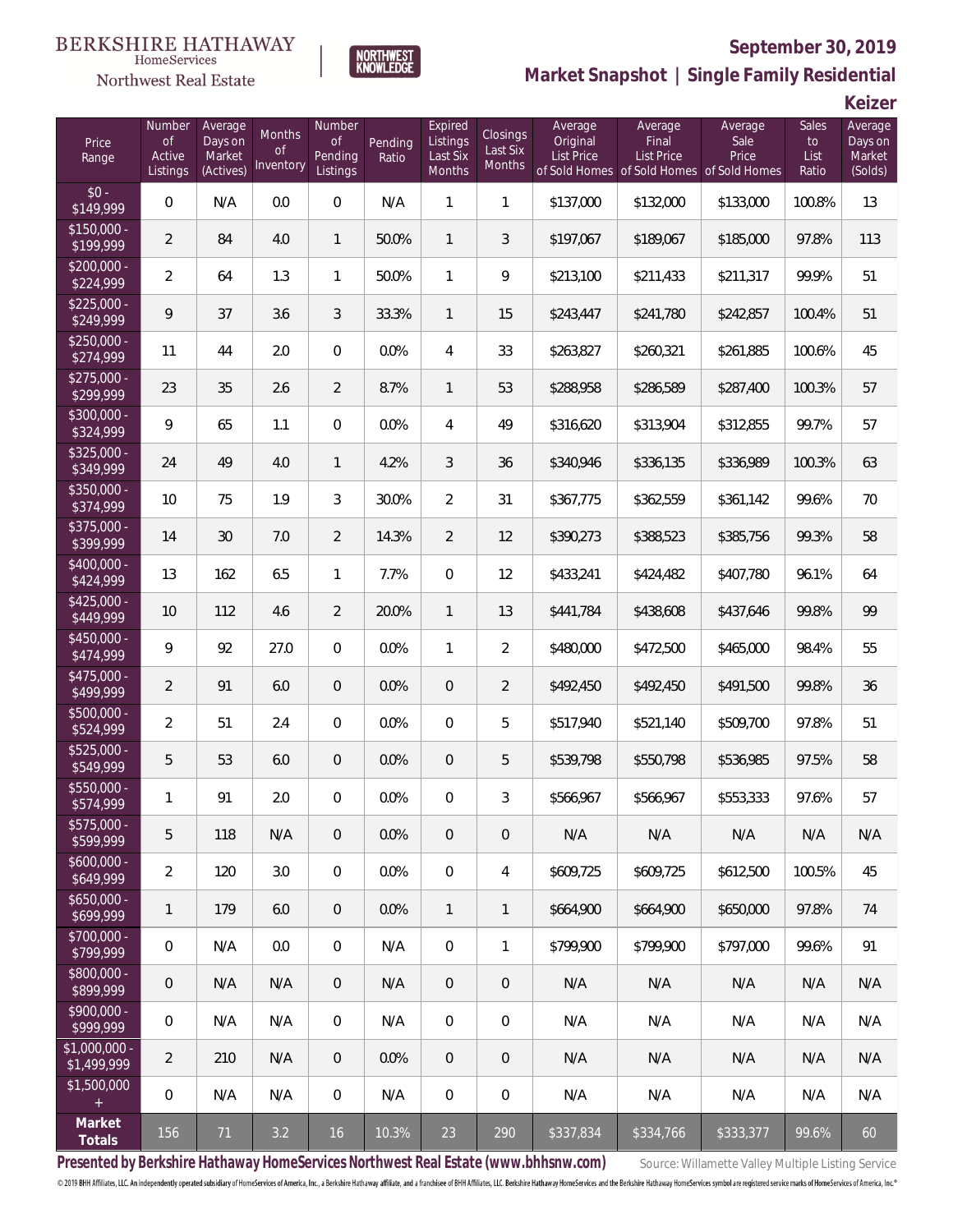

**NORTHWEST**<br>KNOWLEDGE

Northwest Real Estate

**Market Snapshot | Single Family Residential**

**Central Salem**

| Price<br>Range                | Number<br><b>of</b><br>Active<br>Listings | Average<br>Days on<br>Market<br>(Actives) | <b>Months</b><br>Οf<br>Inventory | Number<br><b>of</b><br>Pending<br>Listings | Pending<br>Ratio | Expired<br>Listings<br>Last Six<br>Months | <b>Closings</b><br>Last Six<br>Months | Average<br>Original<br><b>List Price</b><br>of Sold Homes | Average<br>Final<br><b>List Price</b> | Average<br>Sale<br>Price<br>of Sold Homes of Sold Homes | Sales<br>to<br>List<br>Ratio | Average<br>Days on<br>Market<br>(Solds) |
|-------------------------------|-------------------------------------------|-------------------------------------------|----------------------------------|--------------------------------------------|------------------|-------------------------------------------|---------------------------------------|-----------------------------------------------------------|---------------------------------------|---------------------------------------------------------|------------------------------|-----------------------------------------|
| $$0 -$<br>\$149,999           | 1                                         | 33                                        | 0.5                              | 0                                          | 0.0%             | $\overline{0}$                            | 11                                    | \$151,636                                                 | \$136,627                             | \$119,318                                               | 87.3%                        | 69                                      |
| $$150,000 -$<br>\$199,999     | 18                                        | 67                                        | 4.2                              | $\overline{0}$                             | 0.0%             | $\overline{4}$                            | 26                                    | \$180,967                                                 | \$181,017                             | \$180,438                                               | 99.7%                        | 54                                      |
| $$200,000 -$<br>\$224,999     | 23                                        | 43                                        | 3.3                              | 4                                          | 17.4%            | 3                                         | 42                                    | \$210,592                                                 | \$209,698                             | \$213,097                                               | 101.6%                       | 53                                      |
| $$225,000 -$<br>\$249,999     | 22                                        | 45                                        | 2.8                              | 3                                          | 13.6%            | 6                                         | 47                                    | \$237,390                                                 | \$235,194                             | \$236,335                                               | 100.5%                       | 53                                      |
| $$250,000 -$<br>\$274,999     | 18                                        | 40                                        | 4.0                              | $\overline{0}$                             | 0.0%             | 3                                         | 27                                    | \$261,902                                                 | \$259,202                             | \$260,598                                               | 100.5%                       | 67                                      |
| $$275,000 -$<br>\$299,999     | 18                                        | 50                                        | 3.3                              | $\overline{2}$                             | 11.1%            | 5                                         | 33                                    | \$292,924                                                 | \$286,964                             | \$287,338                                               | 100.1%                       | 80                                      |
| $$300,000 -$<br>\$324,999     | 14                                        | 45                                        | 4.4                              | $\overline{0}$                             | 0.0%             | $\overline{0}$                            | 19                                    | \$317,021                                                 | \$313,232                             | \$312,274                                               | 99.7%                        | 72                                      |
| $$325,000 -$<br>\$349,999     | $\overline{2}$                            | 46                                        | 2.0                              | $\overline{0}$                             | 0.0%             | 3                                         | 6                                     | \$333,117                                                 | \$331,467                             | \$337,400                                               | 101.8%                       | 62                                      |
| $$350,000 -$<br>\$374,999     | $\overline{2}$                            | 53                                        | 6.0                              | $\overline{0}$                             | 0.0%             | $\overline{0}$                            | $\overline{2}$                        | \$367,450                                                 | \$367,450                             | \$357,450                                               | 97.3%                        | 49                                      |
| $$375,000 -$<br>\$399,999     | $\overline{2}$                            | 135                                       | 3.0                              | $\overline{0}$                             | 0.0%             | $\mathbf{1}$                              | 4                                     | \$380,750                                                 | \$380,750                             | \$375,000                                               | 98.5%                        | 69                                      |
| \$400,000 -<br>\$424,999      | $\boldsymbol{0}$                          | N/A                                       | 0.0                              | $\overline{0}$                             | N/A              | $\overline{0}$                            | $\mathbf{1}$                          | \$407,000                                                 | \$407,000                             | \$401,500                                               | 98.6%                        | 17                                      |
| \$425,000 -<br>\$449,999      | 3                                         | 185                                       | 18.0                             | 0                                          | 0.0%             | $\overline{0}$                            | $\mathbf{1}$                          | \$425,000                                                 | \$425,000                             | \$425,000                                               | 100.0%                       | 84                                      |
| $$450,000 -$<br>\$474,999     | $\mathbf{1}$                              | 276                                       | 6.0                              | 0                                          | 0.0%             | $\overline{0}$                            | $\mathbf{1}$                          | \$515,000                                                 | \$499,900                             | \$470,000                                               | 94.0%                        | 168                                     |
| \$475,000 -<br>\$499,999      | 0                                         | N/A                                       | N/A                              | 0                                          | N/A              | $\overline{0}$                            | $\mathbf 0$                           | N/A                                                       | N/A                                   | N/A                                                     | N/A                          | N/A                                     |
| $$500,000 -$<br>\$524,999     | 0                                         | N/A                                       | N/A                              | 0                                          | N/A              | $\overline{0}$                            | $\boldsymbol{0}$                      | N/A                                                       | N/A                                   | N/A                                                     | N/A                          | N/A                                     |
| $$525,000 -$<br>\$549,999     | 0                                         | N/A                                       | 0.0                              | 0                                          | N/A              | $\overline{0}$                            | $\mathbf{1}$                          | \$610,000                                                 | \$550,000                             | \$535,000                                               | 97.3%                        | 640                                     |
| \$550,000 -<br>\$574,999      | 0                                         | N/A                                       | N/A                              | 0                                          | N/A              | 0                                         | $\boldsymbol{0}$                      | N/A                                                       | N/A                                   | N/A                                                     | N/A                          | N/A                                     |
| $$575,000 -$<br>\$599,999     | $\mathbf 0$                               | N/A                                       | N/A                              | 0                                          | N/A              | 0                                         | 0                                     | N/A                                                       | N/A                                   | N/A                                                     | N/A                          | N/A                                     |
| $$600,000 -$<br>\$649,999     | 0                                         | N/A                                       | 0.0                              | $\overline{0}$                             | N/A              | $\mathbf 0$                               | $\mathbf{1}$                          | \$619,000                                                 | \$619,000                             | \$605,000                                               | 97.7%                        | 38                                      |
| $$650,000 -$<br>\$699,999     | $\mathsf{O}\xspace$                       | N/A                                       | N/A                              | $\overline{0}$                             | N/A              | $\overline{0}$                            | $\overline{0}$                        | N/A                                                       | N/A                                   | N/A                                                     | N/A                          | N/A                                     |
| \$700,000 -<br>\$799,999      | 0                                         | N/A                                       | N/A                              | $\overline{0}$                             | N/A              | $\mathbf 0$                               | $\boldsymbol{0}$                      | N/A                                                       | N/A                                   | N/A                                                     | N/A                          | N/A                                     |
| \$800,000 -<br>\$899,999      | $\mathbf 0$                               | N/A                                       | N/A                              | $\overline{0}$                             | N/A              | $\overline{0}$                            | $\overline{0}$                        | N/A                                                       | N/A                                   | N/A                                                     | N/A                          | N/A                                     |
| \$900,000 -<br>\$999,999      | 0                                         | N/A                                       | N/A                              | $\overline{0}$                             | N/A              | $\mathbf 0$                               | 0                                     | N/A                                                       | N/A                                   | N/A                                                     | N/A                          | N/A                                     |
| $$1,000,000$ -<br>\$1,499,999 | $\mathbf 0$                               | N/A                                       | N/A                              | $\overline{0}$                             | N/A              | $\overline{0}$                            | 0                                     | N/A                                                       | N/A                                   | N/A                                                     | N/A                          | N/A                                     |
| \$1,500,000<br>$+$            | 0                                         | N/A                                       | N/A                              | $\mathbf 0$                                | N/A              | $\mathbf 0$                               | 0                                     | N/A                                                       | N/A                                   | N/A                                                     | N/A                          | N/A                                     |
| Market<br>Totals              | 124                                       | 55                                        | 3.4                              | 9                                          | 7.3%             | 25                                        | 222                                   | \$252,113                                                 | \$248,820                             | \$248,599                                               | 99.9%                        | 65                                      |

Presented by Berkshire Hathaway HomeServices Northwest Real Estate (www.bhhsnw.com) source: Willamette Valley Multiple Listing Service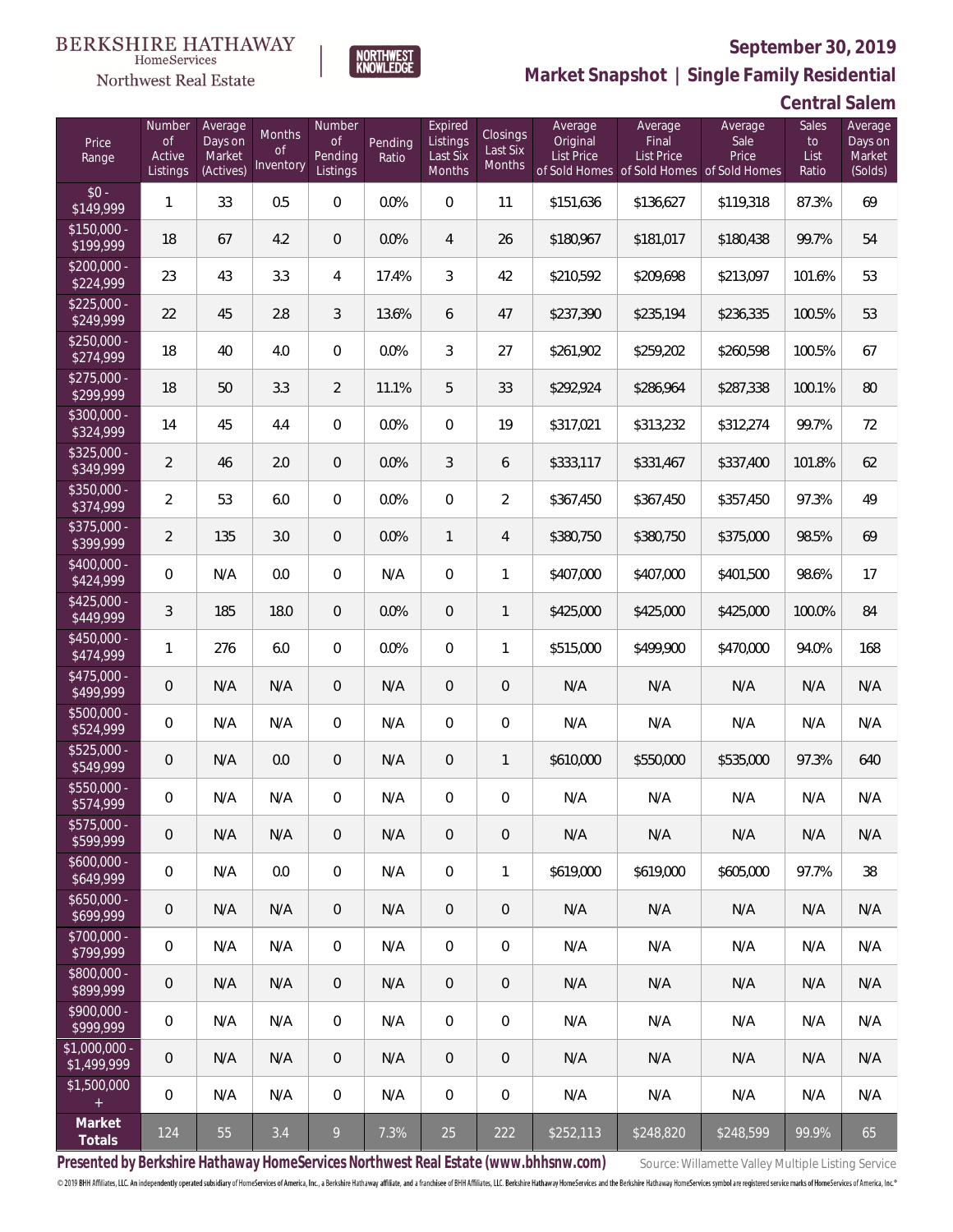**Suburban E Salem/North**



Number

NORTHWEST<br>KNOWLFDGE

Expired

Average

Northwest Real Estate

**Market Snapshot | Single Family Residential**

Average

Average

| Price<br>Range               | Number<br><b>of</b><br>Active<br>Listings | Average<br>Days on<br>Market<br>(Actives) | Months<br><b>of</b><br>Inventory | <b>Number</b><br>of<br>Pending<br>Listings | Pending<br>Ratio | Expired<br>Listings<br>Last Six<br>Months | <b>Closings</b><br>Last Six<br><b>Months</b> | Average<br>Original<br><b>List Price</b> | Average<br>Final<br>List Price<br>of Sold Homes of Sold Homes of Sold Homes | Average<br>Sale<br>Price | Sales<br>to<br>List<br>Ratio | Average<br>Days on<br>Market<br>(Solds) |
|------------------------------|-------------------------------------------|-------------------------------------------|----------------------------------|--------------------------------------------|------------------|-------------------------------------------|----------------------------------------------|------------------------------------------|-----------------------------------------------------------------------------|--------------------------|------------------------------|-----------------------------------------|
| $$0 -$<br>\$149,999          | 1                                         | 216                                       | 1.2                              | 0                                          | 0.0%             | 1                                         | 5                                            | \$143,960                                | \$143,960                                                                   | \$115,400                | 80.2%                        | 52                                      |
| $$150,000 -$<br>\$199,999    | 1                                         | 165                                       | 0.9                              | $\theta$                                   | 0.0%             | 1                                         | $\overline{7}$                               | \$181,186                                | \$179,757                                                                   | \$181,786                | 101.1%                       | 55                                      |
| $$200,000 -$<br>\$224,999    | 6                                         | 40                                        | 1.8                              | 0                                          | 0.0%             | 3                                         | 20                                           | \$213,981                                | \$214,136                                                                   | \$212,494                | 99.2%                        | 91                                      |
| $$225,000 -$<br>\$249,999    | 9                                         | 45                                        | 2.7                              | 1                                          | 11.1%            | 3                                         | 20                                           | \$240,865                                | \$239,115                                                                   | \$240,105                | 100.4%                       | 51                                      |
| $$250,000 -$<br>\$274,999    | 15                                        | 43                                        | 1.3                              | $\overline{2}$                             | 13.3%            | $\overline{4}$                            | 67                                           | \$267,304                                | \$263,500                                                                   | \$263,125                | 99.9%                        | 70                                      |
| $$275,000 -$<br>\$299,999    | 29                                        | 65                                        | 2.3                              | 3                                          | 10.3%            | 6                                         | 76                                           | \$289,487                                | \$287,309                                                                   | \$287,199                | 100.0%                       | 61                                      |
| \$300,000 -<br>\$324,999     | 17                                        | 72                                        | 2.8                              | 3                                          | 17.6%            | 4                                         | 37                                           | \$317,158                                | \$313,104                                                                   | \$312,392                | 99.8%                        | 75                                      |
| \$325,000 -<br>\$349,999     | 14                                        | 47                                        | 2.2                              | 4                                          | 28.6%            | $\mathbf{1}$                              | 38                                           | \$339,281                                | \$338,348                                                                   | \$337,656                | 99.8%                        | 73                                      |
| $$350,000 -$<br>\$374,999    | $\overline{2}$                            | 74                                        | 0.4                              | $\overline{2}$                             | 100.0%           | $\overline{0}$                            | 29                                           | \$364,445                                | \$362,097                                                                   | \$363,163                | 100.3%                       | 81                                      |
| $$375,000 -$<br>\$399,999    | $\overline{4}$                            | 64                                        | 1.3                              | 1                                          | 25.0%            | $\mathbf{1}$                              | 19                                           | \$383,181                                | \$381,281                                                                   | \$383,183                | 100.5%                       | 110                                     |
| \$400,000 -<br>\$424,999     | $\overline{0}$                            | N/A                                       | 0.0                              | 0                                          | N/A              | $\mathbf 0$                               | $\overline{2}$                               | \$455,000                                | \$445,000                                                                   | \$412,500                | 92.7%                        | 111                                     |
| $$425,000 -$<br>\$449,999    | 1                                         | 73                                        | 6.0                              | $\mathbf 0$                                | 0.0%             | $\mathbf 0$                               | $\mathbf{1}$                                 | \$459,000                                | \$434,500                                                                   | \$432,000                | 99.4%                        | 130                                     |
| $$450,000 -$<br>\$474,999    | $\overline{0}$                            | N/A                                       | 0.0                              | 0                                          | N/A              | $\mathbf 0$                               | $\overline{2}$                               | \$449,800                                | \$449,800                                                                   | \$450,000                | 100.0%                       | 38                                      |
| $$475,000 -$<br>\$499,999    | 1                                         | 47                                        | 6.0                              | $\mathbf 0$                                | 0.0%             | $\mathbf 0$                               | $\mathbf{1}$                                 | \$524,900                                | \$499,900                                                                   | \$499,000                | 99.8%                        | 44                                      |
| \$500,000 -<br>\$524,999     | $\overline{0}$                            | N/A                                       | 0.0                              | 0                                          | N/A              | $\mathbf 0$                               | $\mathbf{1}$                                 | \$524,900                                | \$524,900                                                                   | \$515,000                | 98.1%                        | 64                                      |
| $$525,000 -$<br>\$549,999    | 3                                         | 84                                        | N/A                              | $\theta$                                   | 0.0%             | $\mathbf 0$                               | $\mathbf 0$                                  | N/A                                      | N/A                                                                         | N/A                      | N/A                          | N/A                                     |
| \$550,000 -<br>\$574,999     | 1                                         | 144                                       | 6.0                              | 0                                          | 0.0%             | $\mathbf 0$                               | $\mathbf{1}$                                 | \$559,900                                | \$559,900                                                                   | \$560,000                | 100.0%                       | 50                                      |
| $$575,000 -$<br>\$599,999    | $\sqrt{3}$                                | 19                                        | 9.0                              | $\theta$                                   | 0.0%             | $\mathbf{1}$                              | $\overline{2}$                               | \$594,450                                | \$586,950                                                                   | \$584,500                | 99.6%                        | 88                                      |
| $$600,000 -$<br>\$649,999    | $\mathbf 0$                               | N/A                                       | 0.0                              | 0                                          | N/A              | $\mathbf 0$                               | $\mathbf{1}$                                 | \$596,600                                | \$596,600                                                                   | \$600,000                | 100.6%                       | 42                                      |
| $$650,000 -$<br>\$699,999    | 1                                         | 37                                        | 6.0                              | 0                                          | 0.0%             | $\theta$                                  | $\mathbf{1}$                                 | \$660,000                                | \$660,000                                                                   | \$660,000                | 100.0%                       | 48                                      |
| \$700,000 -<br>\$799,999     | $\overline{2}$                            | 165                                       | N/A                              | 0                                          | 0.0%             | $\mathbf 0$                               | $\mathbf 0$                                  | N/A                                      | N/A                                                                         | N/A                      | N/A                          | N/A                                     |
| \$800,000 -<br>\$899,999     | $\overline{2}$                            | 260                                       | N/A                              | $\theta$                                   | 0.0%             | $\theta$                                  | $\mathbf 0$                                  | N/A                                      | N/A                                                                         | N/A                      | N/A                          | N/A                                     |
| \$900,000 -<br>\$999,999     | $\mathbf 0$                               | N/A                                       | N/A                              | 0                                          | N/A              | $\mathbf 0$                               | $\mathbf 0$                                  | N/A                                      | N/A                                                                         | N/A                      | N/A                          | N/A                                     |
| \$1,000,000 -<br>\$1,499,999 | $\mathbf{1}$                              | 10                                        | 6.0                              | 0                                          | 0.0%             | $\mathbf 0$                               | $\mathbf{1}$                                 | \$1,229,000                              | \$1,189,000                                                                 | \$1,151,000              | 96.8%                        | 347                                     |
| \$1,500,000<br>$+$           | $\mathbf{1}$                              | 48                                        | N/A                              | 0                                          | 0.0%             | $\mathbf 0$                               | $\mathbf 0$                                  | N/A                                      | N/A                                                                         | N/A                      | N/A                          | N/A                                     |
| Market<br>Totals             | 114                                       | 64                                        | 2.1                              | 16                                         | 14.0%            | 25                                        | 331                                          | \$305,212                                | \$302,564                                                                   | $\sqrt{$301,724}$        | 99.7%                        | 73                                      |

Presented by Berkshire Hathaway HomeServices Northwest Real Estate (www.bhhsnw.com) source: Willamette Valley Multiple Listing Service

 $\frac{1}{91}$ 

 $\overline{\$1}$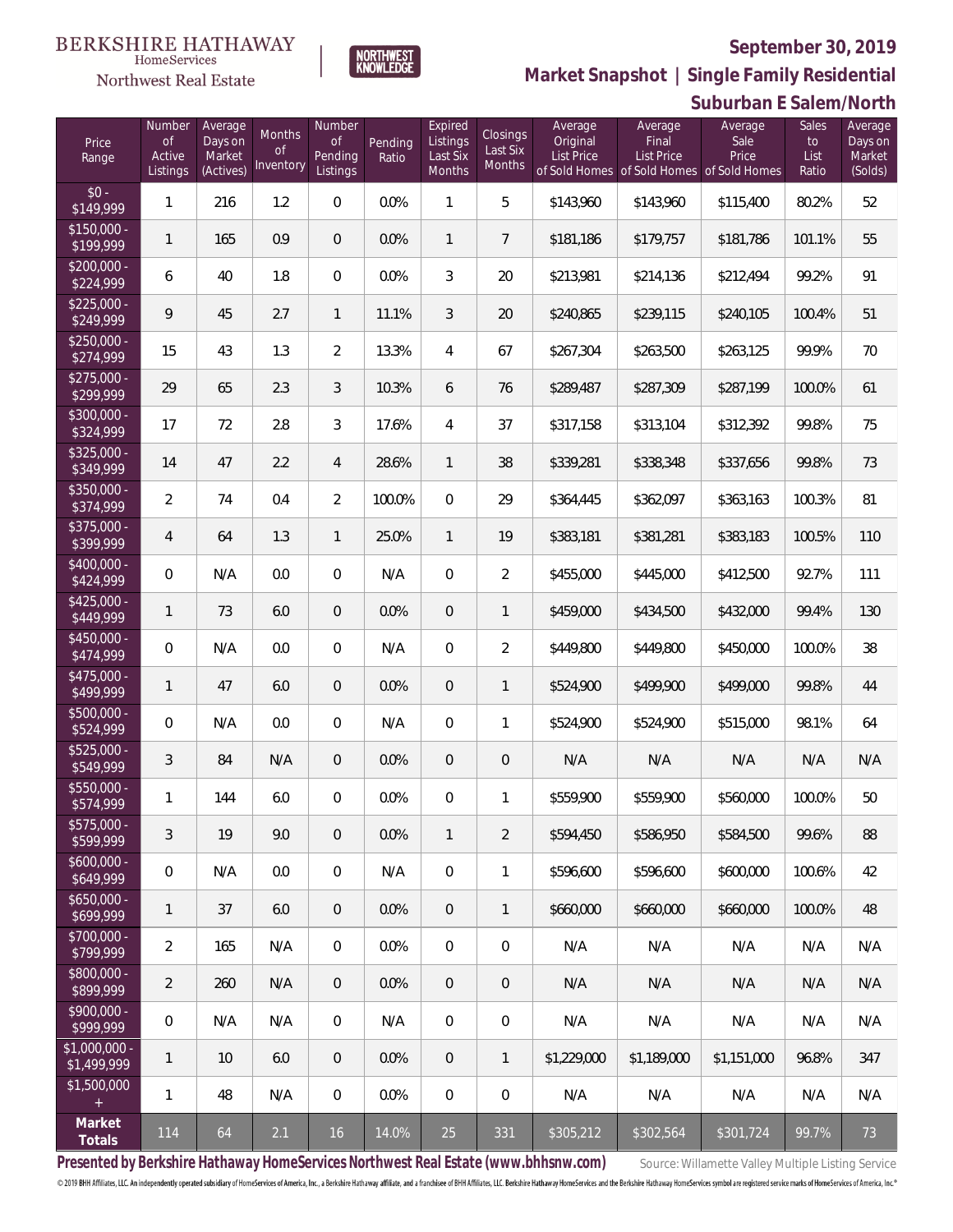

NORTHWEST<br>KNOWLEDGE

Northwest Real Estate

**Market Snapshot | Single Family Residential**

|                               |                                           |                                           |                                      |                                     |                  |                                           |                                |                                          |                                                                                    | Suburban E Salem/South   |                              |                                         |
|-------------------------------|-------------------------------------------|-------------------------------------------|--------------------------------------|-------------------------------------|------------------|-------------------------------------------|--------------------------------|------------------------------------------|------------------------------------------------------------------------------------|--------------------------|------------------------------|-----------------------------------------|
| Price<br>Range                | Number<br><b>of</b><br>Active<br>Listings | Average<br>Days on<br>Market<br>(Actives) | Months<br><sub>of</sub><br>Inventory | Number<br>0f<br>Pending<br>Listings | Pending<br>Ratio | Expired<br>Listings<br>Last Six<br>Months | Closings<br>Last Six<br>Months | Average<br>Original<br><b>List Price</b> | Average<br>Final<br><b>List Price</b><br>of Sold Homes of Sold Homes of Sold Homes | Average<br>Sale<br>Price | Sales<br>to<br>List<br>Ratio | Average<br>Days on<br>Market<br>(Solds) |
| $$0 -$<br>\$149,999           | $\mathbf{1}$                              | $\mathfrak{Z}$                            | 6.0                                  | $\mathfrak{Z}$                      | 300.0%           | $\mathbf{1}$                              | $\mathbf{1}$                   | \$90,000                                 | \$90,000                                                                           | \$125,000                | 138.9%                       | 16                                      |
| $$150,000 -$<br>\$199,999     | 4                                         | 57                                        | 3.0                                  | $\overline{2}$                      | 50.0%            | $\mathbf{1}$                              | 8                              | \$184,213                                | \$178,713                                                                          | \$180,913                | 101.2%                       | 69                                      |
| $$200,000 -$<br>\$224,999     | $\mathfrak{Z}$                            | 41                                        | 2.3                                  | $\mathbf{1}$                        | 33.3%            | $\overline{2}$                            | 8                              | \$218,688                                | \$214,950                                                                          | \$213,813                | 99.5%                        | 81                                      |
| $$225,000 -$<br>\$249,999     | 10                                        | 62                                        | 1.8                                  | $\mathbf{1}$                        | 10.0%            | $\mathbf{1}$                              | 33                             | \$236,097                                | \$233,045                                                                          | \$236,939                | 101.7%                       | 54                                      |
| $$250,000 -$<br>\$274,999     | 21                                        | 48                                        | 2.3                                  | $\overline{2}$                      | 9.5%             | 4                                         | 54                             | \$262,596                                | \$259,550                                                                          | \$260,663                | 100.4%                       | 61                                      |
| $$275,000 -$<br>\$299,999     | 13                                        | 64                                        | 3.4                                  | $\mathbf{1}$                        | 7.7%             | 3                                         | 23                             | \$287,154                                | \$284,128                                                                          | \$284,709                | 100.2%                       | 55                                      |
| $$300,000 -$<br>\$324,999     | 3                                         | 65                                        | 1.8                                  | $\mathbf{1}$                        | 33.3%            | $\mathbf{0}$                              | 10                             | \$316,570                                | \$313,550                                                                          | \$309,280                | 98.6%                        | 75                                      |
| $$325,000 -$<br>\$349,999     | 3                                         | 53                                        | 2.6                                  | $\overline{2}$                      | 66.7%            | $\overline{0}$                            | $\overline{7}$                 | \$333,100                                | \$330,957                                                                          | \$334,286                | 101.0%                       | 69                                      |
| $$350,000 -$<br>\$374,999     | 0                                         | N/A                                       | 0.0                                  | $\overline{0}$                      | N/A              | 0                                         | 4                              | \$394,900                                | \$363,650                                                                          | \$359,975                | 99.0%                        | 86                                      |
| $$375,000 -$<br>\$399,999     | 0                                         | N/A                                       | 0.0                                  | $\overline{0}$                      | N/A              | $\mathbf{1}$                              | $\mathbf{1}$                   | \$445,900                                | \$385,000                                                                          | \$385,000                | 100.0%                       | 78                                      |
| $$400,000 -$<br>\$424,999     | 0                                         | N/A                                       | 0.0                                  | 0                                   | N/A              | $\mathbf{1}$                              | 1                              | \$397,400                                | \$397,400                                                                          | \$409,000                | 102.9%                       | 35                                      |
| $$425,000 -$<br>\$449,999     | $\overline{2}$                            | 61                                        | 6.0                                  | $\theta$                            | 0.0%             | $\overline{0}$                            | $\overline{2}$                 | \$422,000                                | \$422,000                                                                          | \$434,500                | 103.0%                       | 59                                      |
| $$450,000 -$<br>\$474,999     | $\overline{2}$                            | 138                                       | 12.0                                 | $\overline{0}$                      | 0.0%             | 1                                         | 1                              | \$450,000                                | \$450,000                                                                          | \$465,000                | 103.3%                       | 90                                      |
| $$475,000 -$<br>\$499,999     | 1                                         | 35                                        | 3.0                                  | $\theta$                            | 0.0%             | $\overline{0}$                            | $\overline{2}$                 | \$500,000                                | \$487,450                                                                          | \$492,450                | 101.0%                       | 191                                     |
| $$500,000 -$<br>\$524,999     | 1                                         | 24                                        | 3.0                                  | 0                                   | 0.0%             | 0                                         | $\overline{2}$                 | \$529,000                                | \$510,000                                                                          | \$503,750                | 98.8%                        | 69                                      |
| $$525,000 -$<br>\$549,999     | 3                                         | 79                                        | 6.0                                  | $\theta$                            | 0.0%             | 0                                         | 3                              | \$579,967                                | \$557,800                                                                          | \$540,000                | 96.8%                        | 105                                     |
| \$550,000<br>\$574,999        | 0                                         | N/A                                       | 0.0                                  | $\overline{0}$                      | N/A              | $\mathbf{1}$                              | 1                              | \$575,000                                | \$575,000                                                                          | \$571,000                | 99.3%                        | 50                                      |
| $$575,000 -$<br>\$599,999     | $\overline{2}$                            | 80                                        | 2.4                                  | $\overline{0}$                      | 0.0%             | $\overline{0}$                            | 5                              | \$628,760                                | \$603,580                                                                          | \$588,800                | 97.6%                        | 114                                     |
| $$600,000 -$<br>\$649,999     | 1                                         | 102                                       | 2.0                                  | $\overline{0}$                      | 0.0%             | 0                                         | 3                              | \$624,667                                | \$623,000                                                                          | \$615,000                | 98.7%                        | 106                                     |
| $$650,000 -$<br>\$699,999     | 5                                         | 52                                        | 15.0                                 | $\overline{0}$                      | 0.0%             | $\overline{0}$                            | $\overline{2}$                 | \$687,000                                | \$682,000                                                                          | \$657,500                | 96.4%                        | 122                                     |
| $$700.000 -$<br>\$799,999     | 1                                         | 11                                        | N/A                                  | $\overline{0}$                      | 0.0%             | 0                                         | 0                              | N/A                                      | N/A                                                                                | N/A                      | N/A                          | N/A                                     |
| $$800,000 -$<br>\$899,999     | $\overline{2}$                            | 69                                        | 6.0                                  | $\overline{0}$                      | 0.0%             | $\overline{0}$                            | $\overline{2}$                 | \$995,000                                | \$857,250                                                                          | \$854,750                | 99.7%                        | 213                                     |
| $$900.000 -$<br>\$999,999     | 1                                         | 105                                       | 6.0                                  | $\overline{0}$                      | 0.0%             | 0                                         | 1                              | \$999.900                                | \$999,900                                                                          | \$950,000                | 95.0%                        | 90                                      |
| $$1,000,000$ -<br>\$1,499,999 | 0                                         | N/A                                       | N/A                                  | $\overline{0}$                      | N/A              | $\overline{2}$                            | $\overline{0}$                 | N/A                                      | N/A                                                                                | N/A                      | N/A                          | N/A                                     |
| \$1,500,000<br>$+$            | 0                                         | N/A                                       | N/A                                  | $\mathbf{1}$                        | N/A              | 0                                         | 0                              | N/A                                      | N/A                                                                                | N/A                      | N/A                          | N/A                                     |
| Market<br>Totals              | 79                                        | 59                                        | 2.7                                  | 14                                  | 17.7%            | 18                                        | 174                            | \$315,276                                | \$308,461                                                                          | \$308,468                | 100.0%                       | 69                                      |

Presented by Berkshire Hathaway HomeServices Northwest Real Estate (www.bhhsnw.com) source: Willamette Valley Multiple Listing Service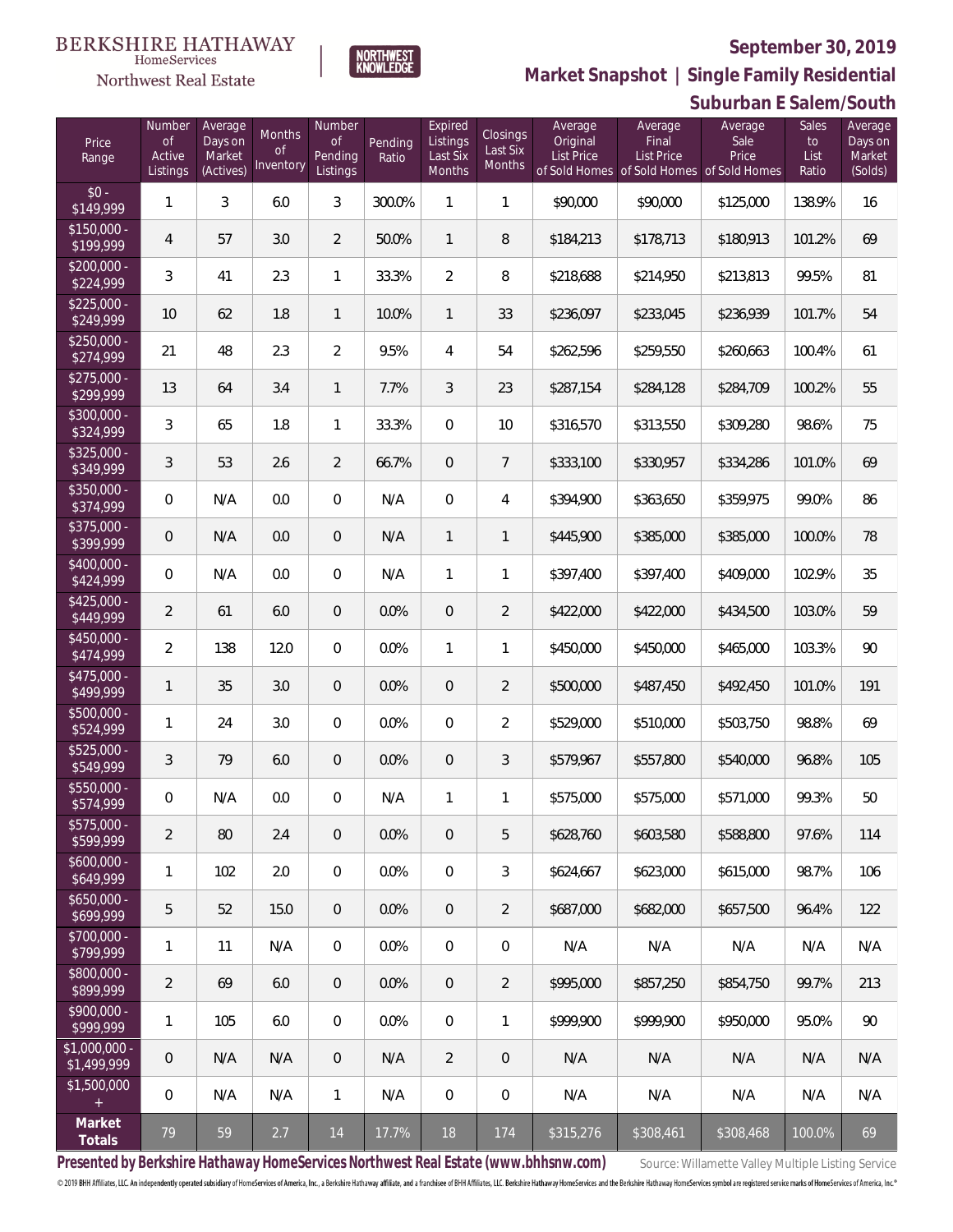

**NORTHWEST**<br>KNOWLEDGE

Northwest Real Estate

**Market Snapshot | Single Family Residential**

### **Southeast Salem**

| Price<br>Range                    | Number<br><b>of</b><br>Active<br>Listings | Average<br>Days on<br>Market<br>(Actives) | Months<br><b>of</b><br>Inventory | Number<br><b>of</b><br>Pending<br>Listings | Pending<br>Ratio | Expired<br>Listings<br>Last Six<br>Months | <b>Closings</b><br>Last Six<br>Months | Average<br>Original<br><b>List Price</b> | Average<br>Final<br><b>List Price</b><br>of Sold Homes of Sold Homes of Sold Homes | Average<br>Sale<br>Price | Sales<br>to<br>List<br>Ratio | Average<br>Days on<br>Market<br>(Solds) |
|-----------------------------------|-------------------------------------------|-------------------------------------------|----------------------------------|--------------------------------------------|------------------|-------------------------------------------|---------------------------------------|------------------------------------------|------------------------------------------------------------------------------------|--------------------------|------------------------------|-----------------------------------------|
| $$0 -$<br>$\sqrt{$149,999}$       | 1                                         | 24                                        | 6.0                              | $\overline{0}$                             | 0.0%             | $\overline{0}$                            | $\mathbf{1}$                          | \$142,800                                | \$142,800                                                                          | \$142,800                | 100.0%                       | 31                                      |
| $$150,000 -$<br>\$199,999         | $\overline{4}$                            | $\overline{4}$                            | 1.8                              | 3                                          | 75.0%            | $\mathfrak{Z}$                            | 13                                    | \$179,369                                | \$171,985                                                                          | \$171,723                | 99.8%                        | 72                                      |
| $$200,000 -$<br>\$224,999         | 7                                         | 35                                        | 6.0                              | $\overline{0}$                             | 0.0%             | $\mathbf{1}$                              | $\overline{7}$                        | \$221,414                                | \$215,271                                                                          | \$212,432                | 98.7%                        | 64                                      |
| $$225,000 -$<br>\$249,999         | 6                                         | 47                                        | 1.1                              | $\overline{2}$                             | 33.3%            | $\mathfrak{Z}$                            | 33                                    | \$238,879                                | \$235,642                                                                          | \$237,509                | 100.8%                       | 65                                      |
| $$250,000 -$<br>\$274,999         | 11                                        | 50                                        | 1.1                              | $\overline{0}$                             | 0.0%             | $\overline{4}$                            | 61                                    | \$262,844                                | \$259,365                                                                          | \$261,352                | 100.8%                       | 55                                      |
| $$275,000 -$<br>\$299,999         | 17                                        | 89                                        | 1.9                              | $\overline{0}$                             | 0.0%             | $\overline{2}$                            | 55                                    | \$291,081                                | \$287,292                                                                          | \$287,390                | 100.0%                       | 55                                      |
| $$300,000 -$<br>\$324,999         | 20                                        | 52                                        | 2.1                              | $\mathfrak{Z}$                             | 15.0%            | $\overline{7}$                            | 57                                    | \$315,881                                | \$312,758                                                                          | \$312,279                | 99.8%                        | 68                                      |
| $$325,000 -$<br>\$349,999         | 23                                        | 51                                        | 3.4                              | $\overline{0}$                             | 0.0%             | $\overline{0}$                            | 41                                    | \$342,359                                | \$337,093                                                                          | \$335,451                | 99.5%                        | 75                                      |
| $$350,000 -$<br>\$374,999         | 21                                        | 63                                        | 4.3                              | 3                                          | 14.3%            | $\Omega$                                  | 29                                    | \$363,867                                | \$358,988                                                                          | \$358,746                | 99.9%                        | 75                                      |
| $$375,000 -$<br>\$399,999         | 29                                        | 64                                        | 4.8                              | $\overline{2}$                             | 6.9%             | 6                                         | 36                                    | \$394,414                                | \$388,997                                                                          | \$385,104                | 99.0%                        | 79                                      |
| $$400,000 -$<br>\$424,999         | 19                                        | 73                                        | 6.0                              | $\overline{2}$                             | 10.5%            | $\overline{2}$                            | 19                                    | \$420,716                                | \$413,132                                                                          | \$411,569                | 99.6%                        | 68                                      |
| $$425,000 -$<br>\$449,999         | 30                                        | 81                                        | 10.0                             | $\overline{0}$                             | 0.0%             | 6                                         | 18                                    | \$447,606                                | \$442,228                                                                          | \$440,361                | 99.6%                        | 130                                     |
| $$450,000 -$<br>\$474,999         | 10                                        | 90                                        | 4.3                              | $\overline{2}$                             | 20.0%            | 3                                         | 14                                    | \$464,586                                | \$460,371                                                                          | \$458,332                | 99.6%                        | 136                                     |
| $$475,000 -$<br>\$499,999         | 13                                        | 59                                        | 4.9                              | $\overline{4}$                             | 30.8%            | $\mathfrak{Z}$                            | 16                                    | \$491,506                                | \$488,819                                                                          | \$487,941                | 99.8%                        | 94                                      |
| $$500,000 -$<br>$\sqrt{$524,999}$ | 5                                         | 30                                        | 3.3                              | $\Omega$                                   | 0.0%             | $\overline{2}$                            | $\overline{9}$                        | \$520,492                                | \$514,470                                                                          | \$511,616                | 99.4%                        | 105                                     |
| $$525,000 -$<br>$\sqrt{$549,999}$ | 5                                         | 75                                        | 3.3                              | $\overline{0}$                             | 0.0%             | $\overline{0}$                            | $\mathsf{Q}$                          | \$544,282                                | \$539,538                                                                          | \$538,162                | 99.7%                        | 143                                     |
| $$550,000 -$<br>\$574,999         | 3                                         | 87                                        | 4.5                              | 1                                          | 33.3%            | $\mathbf{1}$                              | $\overline{4}$                        | \$557,350                                | \$552,350                                                                          | \$563,625                | 102.0%                       | 66                                      |
| $$575,000 -$<br>\$599,999         | $\overline{7}$                            | 70                                        | 10.5                             | $\overline{0}$                             | 0.0%             | $\sqrt{0}$                                | $\overline{4}$                        | \$629,725                                | \$612,225                                                                          | \$578,750                | 94.5%                        | 154                                     |
| $$600,000 -$<br>\$649,999         | 10                                        | 43                                        | 6.7                              | $\overline{0}$                             | 0.0%             | $\overline{2}$                            | 9                                     | \$632,633                                | \$627,189                                                                          | \$622,433                | 99.2%                        | 70                                      |
| $$650,000 -$<br>\$699,999         | 6                                         | 201                                       | 12.0                             | $\overline{0}$                             | 0.0%             | $\mathbf{1}$                              | $\mathfrak{Z}$                        | \$659,633                                | \$659,633                                                                          | \$655,333                | 99.3%                        | 52                                      |
| $$700,000 -$<br>\$799,999         | 6                                         | 83                                        | 12.0                             | $\mathbf 0$                                | 0.0%             | $\mathbf{1}$                              | 3                                     | \$723,333                                | \$723,333                                                                          | \$721,000                | 99.7%                        | 49                                      |
| \$800,000 -<br>\$899,999          | 1                                         | 35                                        | 6.0                              | $\overline{0}$                             | 0.0%             | $\sqrt{0}$                                | $\mathbf{1}$                          | \$850,000                                | \$850,000                                                                          | \$850,000                | 100.0%                       | 31                                      |
| $$900,000 -$<br>\$999,999         | 3                                         | 66                                        | 18.0                             | $\mathbf 0$                                | 0.0%             | $\overline{0}$                            | $\mathbf{1}$                          | \$949,995                                | \$949,995                                                                          | \$925,000                | 97.4%                        | 67                                      |
| \$1,000,000 -<br>\$1,499,999      | 3                                         | 59                                        | N/A                              | $\overline{0}$                             | 0.0%             | $\sqrt{0}$                                | $\overline{0}$                        | N/A                                      | N/A                                                                                | N/A                      | N/A                          | N/A                                     |
| \$1,500,000<br>$+$                | $\overline{2}$                            | 120                                       | N/A                              | $\overline{0}$                             | 0.0%             | $\mathbf{1}$                              | $\mathbf 0$                           | N/A                                      | N/A                                                                                | N/A                      | N/A                          | N/A                                     |
| Market<br>Totals                  | 262                                       | 67                                        | 3.5                              | 22                                         | 8.4%             | 48                                        | 443                                   | \$354,709                                | \$350,249                                                                          | \$349,352                | 99.7%                        | 75                                      |

Presented by Berkshire Hathaway HomeServices Northwest Real Estate (www.bhhsnw.com) source: Willamette Valley Multiple Listing Service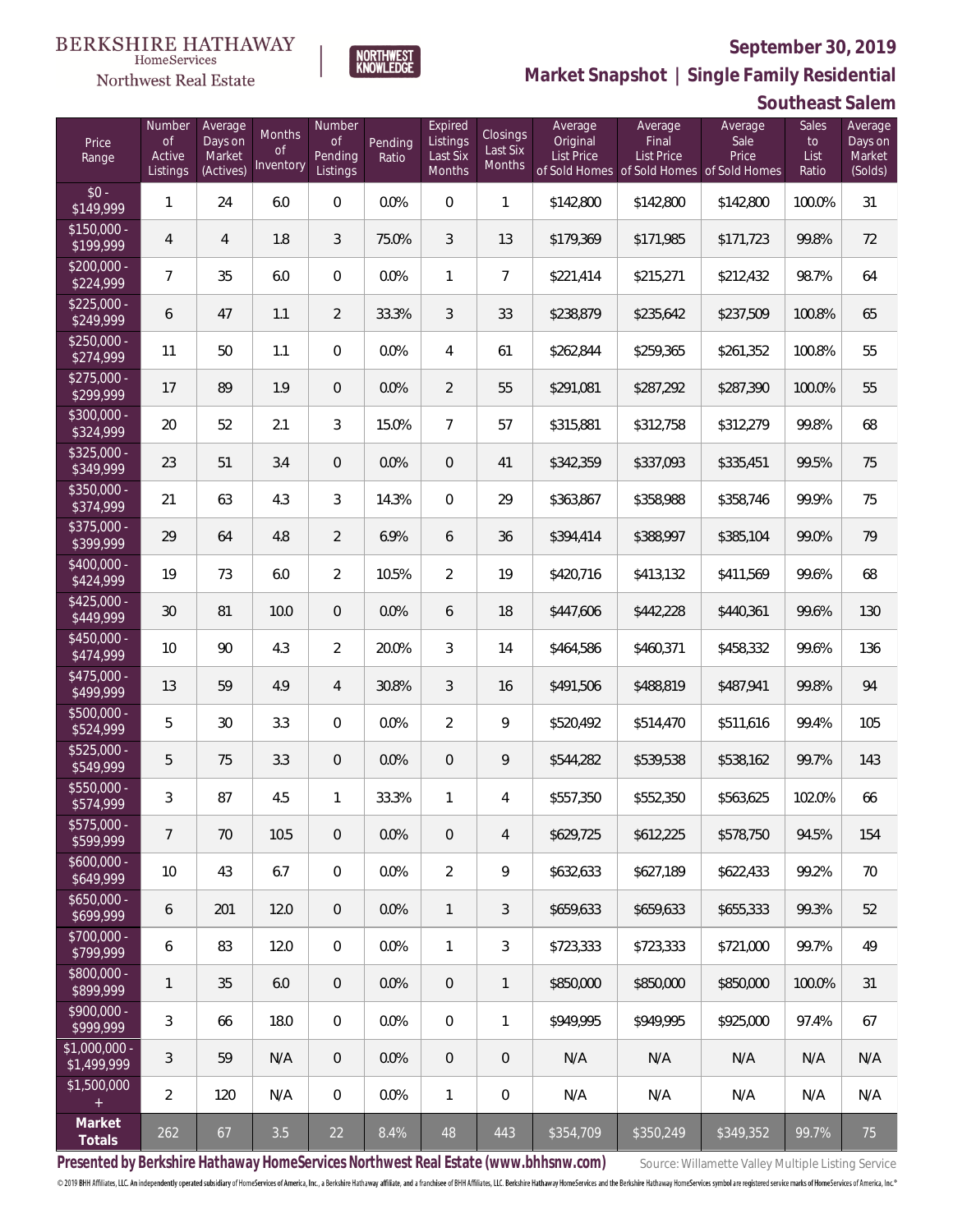

**NORTHWEST**<br>KNOWLEDGE

Northwest Real Estate

**Market Snapshot | Single Family Residential**

**South Salem**

| Price<br>Range                | Number<br><b>of</b><br>Active<br>Listings | Average<br>Days on<br>Market<br>(Actives) | Months<br>0f<br>Inventory | Number<br>of<br>Pending<br>Listings | Pending<br>Ratio | Expired<br>Listings<br>Last Six<br>Months | Closings<br>Last Six<br>Months | Average<br>Original<br><b>List Price</b><br>of Sold Homes | Average<br>Final<br><b>List Price</b><br>of Sold Homes of Sold Homes | Average<br>Sale<br>Price | Sales<br>to<br>List<br>Ratio | Average<br>Days on<br>Market<br>(Solds) |
|-------------------------------|-------------------------------------------|-------------------------------------------|---------------------------|-------------------------------------|------------------|-------------------------------------------|--------------------------------|-----------------------------------------------------------|----------------------------------------------------------------------|--------------------------|------------------------------|-----------------------------------------|
| $$0 -$<br>\$149,999           | 0                                         | N/A                                       | 0.0                       | $\overline{0}$                      | N/A              | $\overline{0}$                            | $\mathbf{1}$                   | \$190,000                                                 | \$160,000                                                            | \$135,000                | 84.4%                        | 66                                      |
| $$150,000 -$<br>\$199,999     | 0                                         | N/A                                       | 0.0                       | $\overline{0}$                      | N/A              | $\overline{0}$                            | 6                              | \$195,067                                                 | \$186,567                                                            | \$174,500                | 93.5%                        | 51                                      |
| $$200,000 -$<br>\$224,999     | 0                                         | N/A                                       | 0.0                       | $\overline{0}$                      | N/A              | $\overline{2}$                            | 4                              | \$207,225                                                 | \$206,000                                                            | \$213,125                | 103.5%                       | 56                                      |
| $$225,000 -$<br>\$249,999     | $\overline{2}$                            | 59                                        | 1.2                       | 3                                   | 150.0%           | $\mathbf{1}$                              | 10                             | \$241,180                                                 | \$237,680                                                            | \$240,480                | 101.2%                       | 57                                      |
| $$250,000 -$<br>\$274,999     | 5                                         | 26                                        | 1.2                       | $\mathbf{0}$                        | 0.0%             | $\overline{2}$                            | 26                             | \$268,873                                                 | \$263,523                                                            | \$261,690                | 99.3%                        | 66                                      |
| $$275,000 -$<br>\$299,999     | 20                                        | 60                                        | 5.5                       | 3                                   | 15.0%            | $\overline{2}$                            | 22                             | \$286,727                                                 | \$285,186                                                            | \$284,423                | 99.7%                        | 63                                      |
| $$300,000 -$<br>\$324,999     | $\overline{7}$                            | 61                                        | 1.5                       | $\mathbf{1}$                        | 14.3%            | $\overline{2}$                            | 28                             | \$312,591                                                 | \$310,113                                                            | \$311,018                | 100.3%                       | 55                                      |
| $$325,000 -$<br>\$349,999     | 13                                        | 69                                        | 4.1                       | $\mathbf{1}$                        | 7.7%             | $\overline{2}$                            | 19                             | \$347,937                                                 | \$338,837                                                            | \$338,800                | 100.0%                       | 80                                      |
| $$350,000 -$<br>\$374,999     | 15                                        | 52                                        | 5.6                       | $\overline{0}$                      | 0.0%             | $\mathbf{1}$                              | 16                             | \$377,678                                                 | \$369,484                                                            | \$363,472                | 98.4%                        | 105                                     |
| $$375,000 -$<br>\$399,999     | 12                                        | 52                                        | 6.0                       | $\mathbf{1}$                        | 8.3%             | $\overline{2}$                            | 12                             | \$391,658                                                 | \$382,690                                                            | \$385,273                | 100.7%                       | 84                                      |
| $$400,000 -$<br>\$424,999     | 6                                         | 105                                       | 4.5                       | $\overline{0}$                      | 0.0%             | $\mathbf{1}$                              | 8                              | \$403,100                                                 | \$401,850                                                            | \$409,750                | 102.0%                       | 52                                      |
| $$425,000 -$<br>\$449,999     | 13                                        | 135                                       | 7.1                       | $\mathbf{1}$                        | 7.7%             | $\overline{0}$                            | 11                             | \$459,064                                                 | \$441,700                                                            | \$435,855                | 98.7%                        | 90                                      |
| $$450,000 -$<br>\$474,999     | 8                                         | 114                                       | 4.8                       | $\mathbf{1}$                        | 12.5%            | $\mathbf{1}$                              | 10                             | \$465,950                                                 | \$461,850                                                            | \$460,115                | 99.6%                        | 84                                      |
| $$475,000 -$<br>\$499,999     | 3                                         | 75                                        | 2.3                       | $\overline{0}$                      | 0.0%             | $\mathbf{1}$                              | 8                              | \$507,988                                                 | \$488,588                                                            | \$488,465                | 100.0%                       | 122                                     |
| $$500,000 -$<br>\$524,999     | $\overline{a}$                            | 60                                        | 3.0                       | $\overline{0}$                      | 0.0%             | $\overline{0}$                            | 4                              | \$512,475                                                 | \$505,475                                                            | \$512,500                | 101.4%                       | 104                                     |
| \$525,000 -<br>\$549,999      | 10                                        | 41                                        | 10.0                      | $\overline{0}$                      | 0.0%             | $\mathbf{1}$                              | 6                              | \$541,650                                                 | \$536,483                                                            | \$529,167                | 98.6%                        | 82                                      |
| \$550,000 -<br>\$574,999      | 8                                         | 68                                        | 8.0                       | $\mathbf{0}$                        | 0.0%             | $\mathbf{1}$                              | 6                              | \$584,650                                                 | \$568,998                                                            | \$563,038                | 99.0%                        | 88                                      |
| $$575,000 -$<br>\$599,999     | 3                                         | 64                                        | 3.6                       | $\theta$                            | 0.0%             | $\mathbf{1}$                              | 5                              | \$594,380                                                 | \$594,380                                                            | \$593,400                | 99.8%                        | 63                                      |
| $$600,000 -$<br>\$649,999     | 6                                         | 99                                        | 12.0                      | $\overline{2}$                      | 33.3%            | $\boldsymbol{0}$                          | 3                              | \$636,667                                                 | \$626,000                                                            | \$618,000                | 98.7%                        | 97                                      |
| $$650,000 -$<br>\$699,999     | $\overline{2}$                            | 137                                       | 4.0                       | $\theta$                            | 0.0%             | 4                                         | $\mathfrak{Z}$                 | \$692,933                                                 | \$698.267                                                            | \$676,667                | 96.9%                        | 64                                      |
| $$700,000 -$<br>\$799,999     | 15                                        | 78                                        | 18.0                      | $\mathbf 0$                         | 0.0%             | $\boldsymbol{0}$                          | 5                              | \$766,800                                                 | \$766,980                                                            | \$748,900                | 97.6%                        | 50                                      |
| \$800,000 -<br>\$899,999      | $\overline{4}$                            | 225                                       | 24.0                      | $\mathbf{1}$                        | 25.0%            | $\overline{0}$                            | $\mathbf{1}$                   | \$825,000                                                 | \$825,000                                                            | \$835,000                | 101.2%                       | 38                                      |
| $$900,000 -$<br>\$999,999     | 6                                         | 100                                       | 36.0                      | $\mathbf 0$                         | 0.0%             | $\mathbf{1}$                              | 1                              | \$900,000                                                 | \$900,000                                                            | \$930,000                | 103.3%                       | 59                                      |
| $$1,000,000 -$<br>\$1,499,999 | 5                                         | 87                                        | 15.0                      | $\overline{0}$                      | 0.0%             | $\overline{2}$                            | $\overline{2}$                 | \$1,247,500                                               | \$1,197,500                                                          | \$1,158,500              | 96.7%                        | 144                                     |
| \$1,500,000<br>$+$            | $\overline{2}$                            | 72                                        | 12.0                      | $\overline{0}$                      | 0.0%             | 0                                         | 1                              | \$1,795,000                                               | \$1,795,000                                                          | \$1,750,000              | 97.5%                        | 42                                      |
| Market<br>Totals              | 167                                       | 78                                        | 4.6                       | 14                                  | 8.4%             | 27                                        | 218                            | \$397,345                                                 | \$390,739                                                            | \$388,519                | 99.4%                        | 74                                      |

Presented by Berkshire Hathaway HomeServices Northwest Real Estate (www.bhhsnw.com) source: Willamette Valley Multiple Listing Service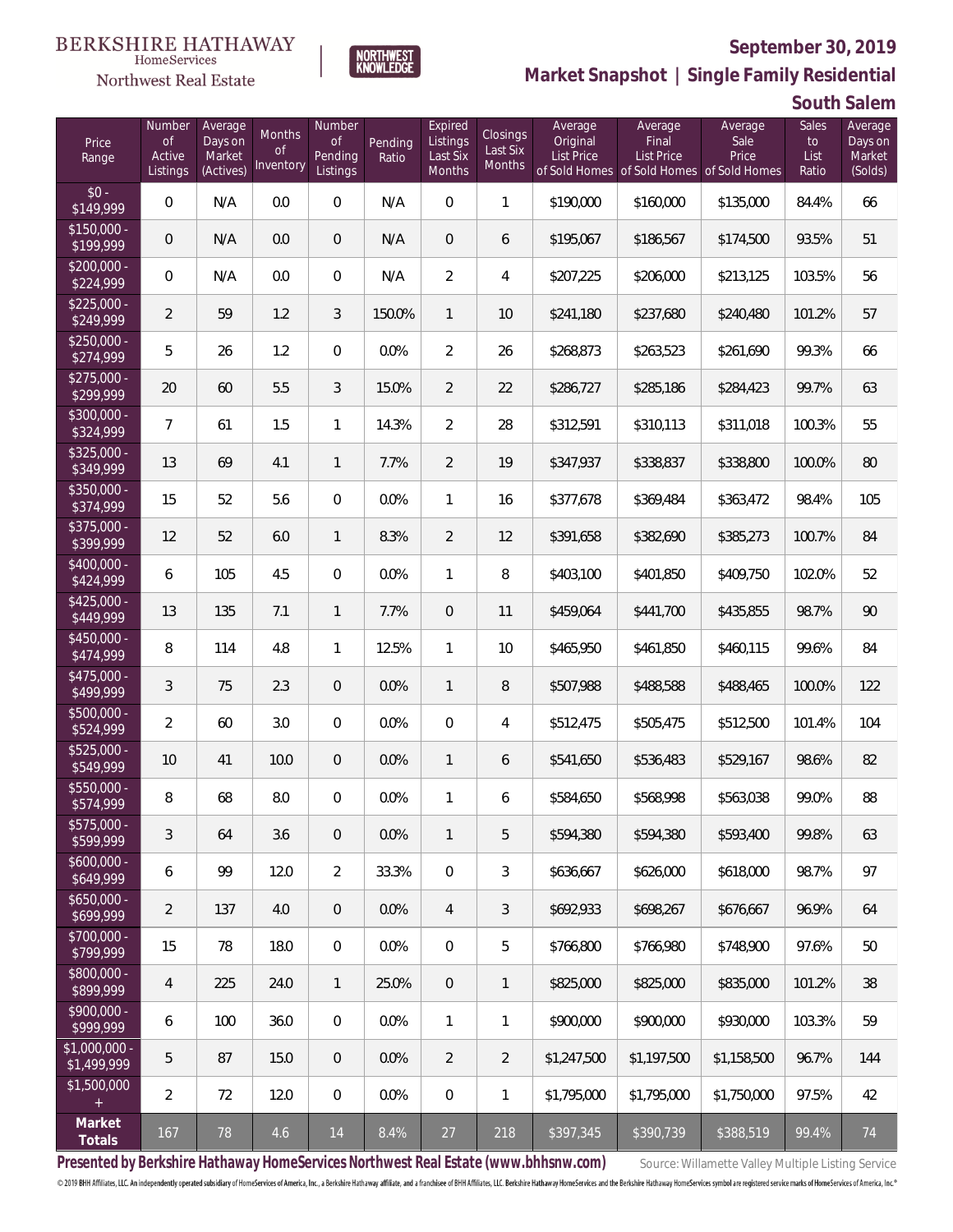

NORTHWEST<br>KNOWLEDGE

Northwest Real Estate

**Market Snapshot | Single Family Residential**

### **Northwest Salem**

| Price<br>Range                   | Number<br><b>of</b><br>Active<br>Listings | Average<br>Days on<br>Market<br>(Actives) | Months<br>0f<br>Inventory | Number<br>Οf<br>Pending<br>Listings | Pending<br>Ratio | Expired<br>Listings<br>Last Six<br>Months | Closings<br>Last Six<br>Months | Average<br>Original<br><b>List Price</b> | Average<br>Final<br><b>List Price</b><br>of Sold Homes of Sold Homes of Sold Homes | Average<br>Sale<br>Price | Sales<br>to<br>List<br>Ratio | Average<br>Days on<br>Market<br>(Solds) |
|----------------------------------|-------------------------------------------|-------------------------------------------|---------------------------|-------------------------------------|------------------|-------------------------------------------|--------------------------------|------------------------------------------|------------------------------------------------------------------------------------|--------------------------|------------------------------|-----------------------------------------|
| $$0 -$<br>\$149,999              | 0                                         | N/A                                       | 0.0                       | $\overline{0}$                      | N/A              | $\overline{0}$                            | $\mathbf{1}$                   | \$146,900                                | \$146,900                                                                          | \$147,800                | 100.6%                       | 50                                      |
| $$150,000 -$<br>\$199,999        | 1                                         | $\overline{4}$                            | 1.2                       | $\overline{0}$                      | 0.0%             | $\mathbf{1}$                              | 5                              | \$174,860                                | \$175,860                                                                          | \$176,280                | 100.2%                       | 100                                     |
| $\sqrt{$200,000}$ -<br>\$224,999 | 3                                         | 31                                        | 2.0                       | $\overline{0}$                      | 0.0%             | $\mathbf{1}$                              | 9                              | \$209,678                                | \$208,244                                                                          | \$211,083                | 101.4%                       | 58                                      |
| $$225,000 -$<br>\$249,999        | 8                                         | 52                                        | 3.4                       | $\overline{0}$                      | 0.0%             | $\overline{0}$                            | 14                             | \$241,664                                | \$239,743                                                                          | \$237,642                | 99.1%                        | 62                                      |
| $$250,000 -$<br>\$274,999        | 8                                         | 100                                       | 1.6                       | $\overline{2}$                      | 25.0%            | 3                                         | 30                             | \$266,370                                | \$263,997                                                                          | \$262,455                | 99.4%                        | 58                                      |
| $$275,000 -$<br>\$299,999        | 20                                        | 42                                        | 3.2                       | $\overline{2}$                      | 10.0%            | 3                                         | 37                             | \$294,549                                | \$288,357                                                                          | \$287,154                | 99.6%                        | 60                                      |
| $$300,000 -$<br>\$324,999        | 20                                        | 45                                        | 3.4                       | $\mathbf{1}$                        | 5.0%             | $\mathbf{1}$                              | 35                             | \$317,415                                | \$313,486                                                                          | \$312,831                | 99.8%                        | 66                                      |
| $$325,000 -$<br>\$349,999        | 23                                        | 62                                        | 3.5                       | $\mathbf{1}$                        | 4.3%             | 9                                         | 40                             | \$342,609                                | \$338,821                                                                          | \$337,569                | 99.6%                        | 78                                      |
| $$350,000 -$<br>\$374,999        | 12                                        | 77                                        | 1.7                       | 4                                   | 33.3%            | $\overline{7}$                            | 43                             | \$365,813                                | \$360,597                                                                          | \$361,350                | 100.2%                       | 90                                      |
| $$375,000 -$<br>\$399,999        | 30                                        | 59                                        | 4.4                       | $\overline{0}$                      | 0.0%             | 6                                         | 41                             | \$396,053                                | \$389,151                                                                          | \$388,488                | 99.8%                        | 141                                     |
| \$400,000 -<br>\$424,999         | 13                                        | 90                                        | 2.8                       | $\mathbf{1}$                        | 7.7%             | 5                                         | 28                             | \$413,012                                | \$411,933                                                                          | \$412,390                | 100.1%                       | 71                                      |
| $$425,000 -$<br>\$449,999        | 10                                        | 65                                        | 2.1                       | $\mathbf{1}$                        | 10.0%            | $\overline{4}$                            | 28                             | \$444,082                                | \$438,034                                                                          | \$435,409                | 99.4%                        | 68                                      |
| $$450,000 -$<br>\$474,999        | $\overline{7}$                            | 42                                        | 3.8                       | $\overline{0}$                      | 0.0%             | $\mathbf{1}$                              | 11                             | \$457,907                                | \$459,993                                                                          | \$462,289                | 100.5%                       | 142                                     |
| $$475,000 -$<br>\$499,999        | 8                                         | 56                                        | 12.0                      | $\mathbf{1}$                        | 12.5%            | $\overline{0}$                            | $\overline{4}$                 | \$504,700                                | \$492,175                                                                          | \$488,450                | 99.2%                        | 106                                     |
| \$500,000 -<br>\$524,999         | 4                                         | 41                                        | 8.0                       | $\overline{0}$                      | 0.0%             | $\overline{0}$                            | 3                              | \$521,567                                | \$511,567                                                                          | \$510,933                | 99.9%                        | 110                                     |
| \$525,000 -<br>\$549,999         | 6                                         | 62                                        | 12.0                      | $\mathbf{1}$                        | 16.7%            | $\overline{0}$                            | $\mathfrak{Z}$                 | \$547,933                                | \$539,933                                                                          | \$538,815                | 99.8%                        | 57                                      |
| \$550,000 -<br>\$574,999         | 3                                         | 129                                       | 6.0                       | $\mathbf{0}$                        | 0.0%             | $\mathbf{1}$                              | 3                              | \$579,633                                | \$579,633                                                                          | \$558,333                | 96.3%                        | 88                                      |
| $$575,000 -$<br>\$599,999        | 4                                         | 81                                        | 4.8                       | $\theta$                            | 0.0%             | $\mathbf{1}$                              | 5                              | \$650,780                                | \$631,780                                                                          | \$585,500                | 92.7%                        | 218                                     |
| $$600,000 -$<br>\$649,999        | $\overline{2}$                            | 51                                        | 1.7                       | $\mathbf 0$                         | 0.0%             | $\mathbf 0$                               | $\overline{7}$                 | \$633,398                                | \$627,811                                                                          | \$617,052                | 98.3%                        | 89                                      |
| $$650,000 -$<br>\$699,999        | $\sqrt{3}$                                | 85                                        | 9.0                       | $\overline{0}$                      | 0.0%             | $\mathbf{1}$                              | $\overline{2}$                 | \$690,000                                | \$682,450                                                                          | \$671,200                | 98.4%                        | 184                                     |
| $$700,000 -$<br>\$799,999        | 9                                         | 132                                       | 13.5                      | $\mathbf 0$                         | 0.0%             | $\mathbf 0$                               | 4                              | \$770,350                                | \$757,600                                                                          | \$747,625                | 98.7%                        | 107                                     |
| $$800,000 -$<br>\$899,999        | 0                                         | N/A                                       | 0.0                       | $\overline{0}$                      | N/A              | $\mathbf{1}$                              | 4                              | \$872,725                                | \$872,725                                                                          | \$855,500                | 98.0%                        | 76                                      |
| $$900,000 -$<br>\$999,999        | 1                                         | 116                                       | N/A                       | $\overline{0}$                      | 0.0%             | $\mathbf{1}$                              | $\mathbf 0$                    | N/A                                      | N/A                                                                                | N/A                      | N/A                          | N/A                                     |
| \$1,000,000 -<br>\$1,499,999     | $\overline{7}$                            | 220                                       | 14.0                      | $\overline{0}$                      | 0.0%             | $\mathbf{1}$                              | $\mathfrak{Z}$                 | \$1,231,633                              | \$1,231,633                                                                        | \$1,158,333              | 94.0%                        | 201                                     |
| \$1,500,000<br>$+$               | 3                                         | 191                                       | N/A                       | $\overline{0}$                      | 0.0%             | $\mathbf 0$                               | $\mathbf 0$                    | N/A                                      | N/A                                                                                | N/A                      | N/A                          | N/A                                     |
| Market<br>Totals                 | 205                                       | 72                                        | $3.4\,$                   | 14                                  | 6.8%             | 47                                        | 360                            | \$381,388                                | \$376,909                                                                          | \$374,307                | 99.3%                        | 86                                      |

Presented by Berkshire Hathaway HomeServices Northwest Real Estate (www.bhhsnw.com) source: Willamette Valley Multiple Listing Service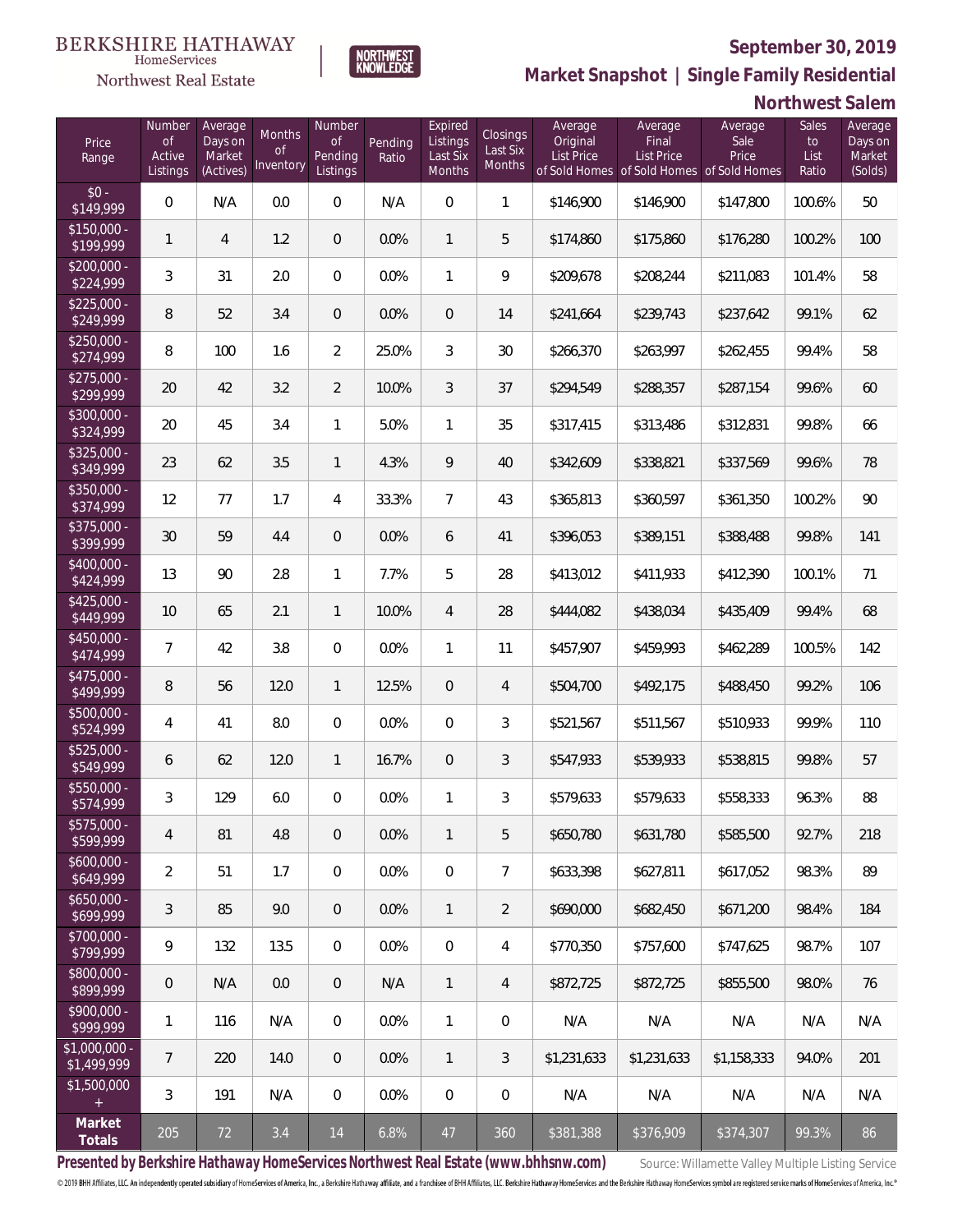

**NORTHWEST**<br>KNOWLEDGE

Northwest Real Estate

**Market Snapshot | Single Family Residential**

**Benton County**

| Price<br>Range               | Number<br><b>of</b><br>Active<br>Listings | Average<br>Days on<br>Market<br>(Actives) | Months<br><b>of</b><br>Inventory | Number<br><b>of</b><br>Pending<br>Listings | Pending<br>Ratio | Expired<br>Listings<br>Last Six<br>Months | Closings<br>Last Six<br>Months | Average<br>Original<br><b>List Price</b> | Average<br>Final<br><b>List Price</b><br>of Sold Homes of Sold Homes of Sold Homes | Average<br>Sale<br>Price | Sales<br>to<br>List<br>Ratio | Average<br>Days on<br>Market<br>(Solds) |
|------------------------------|-------------------------------------------|-------------------------------------------|----------------------------------|--------------------------------------------|------------------|-------------------------------------------|--------------------------------|------------------------------------------|------------------------------------------------------------------------------------|--------------------------|------------------------------|-----------------------------------------|
| $$0 -$<br>$\sqrt{$149.999}$  | 0                                         | N/A                                       | 0.0                              | $\overline{0}$                             | N/A              | $\overline{2}$                            | 5                              | \$122,580                                | \$119,580                                                                          | \$109,860                | 91.9%                        | 84                                      |
| $$150,000 -$<br>\$199,999    | $\mathbf{1}$                              | $\overline{2}$                            | 0.9                              | $\overline{0}$                             | 0.0%             | $\mathbf{1}$                              | $\overline{7}$                 | \$187,557                                | \$187,557                                                                          | \$185,986                | 99.2%                        | 66                                      |
| $$200,000 -$<br>\$224,999    | $\mathbf{1}$                              | 137                                       | 0.6                              | $\mathbf{1}$                               | 100.0%           | $\mathbf{1}$                              | 10                             | \$237,980                                | \$228,940                                                                          | \$209,150                | 91.4%                        | 98                                      |
| $$225,000 -$<br>\$249,999    | 5                                         | 60                                        | 1.3                              | $\mathbf{1}$                               | 20.0%            | $\mathbf{1}$                              | 23                             | \$235,752                                | \$233,530                                                                          | \$235,774                | 101.0%                       | 55                                      |
| $$250,000 -$<br>\$274,999    | 10                                        | 65                                        | 2.1                              | $\overline{0}$                             | 0.0%             | $\overline{2}$                            | 28                             | \$257,336                                | \$256,618                                                                          | \$258,221                | 100.6%                       | 53                                      |
| $$275,000 -$<br>\$299,999    | 22                                        | 41                                        | 4.4                              | $\overline{0}$                             | 0.0%             | $\overline{2}$                            | 30                             | \$289,893                                | \$286,860                                                                          | \$286,278                | 99.8%                        | 50                                      |
| $$300,000 -$<br>\$324,999    | 12                                        | 48                                        | 1.5                              | $\mathfrak{Z}$                             | 25.0%            | $\mathbf{1}$                              | 48                             | \$313,456                                | \$310,011                                                                          | \$312,553                | 100.8%                       | 58                                      |
| $$325,000 -$<br>\$349,999    | 17                                        | 73                                        | 1.6                              | $7\overline{ }$                            | 41.2%            | 5                                         | 63                             | \$338,301                                | \$335,741                                                                          | \$337,792                | 100.6%                       | 76                                      |
| \$350,000 -<br>\$374,999     | 27                                        | 77                                        | 2.9                              | 6                                          | 22.2%            | $\overline{2}$                            | 55                             | \$362,226                                | \$359,526                                                                          | \$360,155                | 100.2%                       | 74                                      |
| \$375,000 -<br>\$399,999     | 28                                        | 76                                        | 3.1                              | 10                                         | 35.7%            | 5                                         | 54                             | \$383,648                                | \$382,782                                                                          | \$386,711                | 101.0%                       | 73                                      |
| $$400,000 -$<br>\$424,999    | 14                                        | 33                                        | 2.7                              | $\mathbf{1}$                               | 7.1%             | $\overline{2}$                            | 31                             | \$407,273                                | \$404,085                                                                          | \$408,997                | 101.2%                       | 74                                      |
| $$425,000 -$<br>\$449,999    | 18                                        | 51                                        | 2.6                              | $\overline{2}$                             | 11.1%            | $\mathbf{1}$                              | 41                             | \$434,660                                | \$432,136                                                                          | \$435,534                | 100.8%                       | 62                                      |
| $$450,000 -$<br>\$474,999    | 21                                        | 66                                        | 4.7                              | $\overline{0}$                             | 0.0%             | $\overline{2}$                            | 27                             | \$459,500                                | \$454,985                                                                          | \$460,819                | 101.3%                       | 58                                      |
| $$475,000 -$<br>\$499,999    | 25                                        | 71                                        | 5.2                              | $\overline{2}$                             | 8.0%             | 5                                         | 29                             | \$496,978                                | \$485,588                                                                          | \$482,827                | 99.4%                        | 77                                      |
| $$500,000 -$<br>\$524,999    | 6                                         | 71                                        | 2.4                              | $\overline{0}$                             | 0.0%             | $\overline{2}$                            | 15                             | \$517,093                                | \$513,727                                                                          | \$513,273                | 99.9%                        | 105                                     |
| $$525,000 -$<br>\$549,999    | 22                                        | 87                                        | 5.7                              | $\overline{0}$                             | 0.0%             | 3                                         | 23                             | \$552,241                                | \$541,900                                                                          | \$537,583                | 99.2%                        | 98                                      |
| $$550,000 -$<br>\$574,999    | 5                                         | 117                                       | 2.7                              | 1                                          | 20.0%            | $\mathbf{1}$                              | 11                             | \$564,618                                | \$560,073                                                                          | \$555,764                | 99.2%                        | 67                                      |
| $$575,000 -$<br>\$599,999    | 6                                         | 206                                       | 2.6                              | $\mathbf 0$                                | 0.0%             | $\overline{2}$                            | 14                             | \$600,592                                | \$592,207                                                                          | \$585,561                | 98.9%                        | 80                                      |
| $$600,000 -$<br>\$649,999    | 9                                         | 81                                        | 6.0                              | $\mathbf 0$                                | 0.0%             | $\overline{2}$                            | 9                              | \$641,811                                | \$625,517                                                                          | \$619,333                | 99.0%                        | 90                                      |
| $$650,000 -$<br>\$699,999    | 12                                        | 49                                        | 6.5                              | $\overline{2}$                             | 16.7%            | $\mathfrak{Z}$                            | 11                             | \$709,145                                | \$689,427                                                                          | \$681,936                | 98.9%                        | 85                                      |
| \$700,000 -<br>\$799,999     | 10                                        | 113                                       | 5.5                              | $\mathbf 0$                                | 0.0%             | 3                                         | 11                             | \$755,864                                | \$755,864                                                                          | \$752,205                | 99.5%                        | 74                                      |
| \$800,000 -<br>\$899,999     | 9                                         | 53                                        | 6.0                              | $\mathbf{1}$                               | 11.1%            | 3                                         | 9                              | \$927,778                                | \$879,978                                                                          | \$846,500                | 96.2%                        | 96                                      |
| \$900,000 -<br>\$999,999     | $\overline{2}$                            | 195                                       | 3.0                              | $\overline{0}$                             | 0.0%             | $\overline{2}$                            | $\overline{4}$                 | \$923,475                                | \$923,475                                                                          | \$912,500                | 98.8%                        | 53                                      |
| \$1,000,000 -<br>\$1,499,999 | $\overline{4}$                            | 133                                       | 12.0                             | $\mathbf 0$                                | 0.0%             | $\overline{2}$                            | $\overline{2}$                 | \$1,350,000                              | \$1,350,000                                                                        | \$1,125,000              | 83.3%                        | 317                                     |
| \$1,500,000<br>$\pm$         | 7                                         | 317                                       | 42.0                             | $\mathbf 0$                                | 0.0%             | $\overline{4}$                            | $\mathbf{1}$                   | \$1,990,000                              | \$1,990,000                                                                        | \$1,875,000              | 94.2%                        | 25                                      |
| Market<br>Totals             | 293                                       | 78                                        | 3.1                              | 37                                         | 12.6%            | 59                                        | 561                            | \$416,392                                | \$411,591                                                                          | \$410,439                | 99.7%                        | 72                                      |

Presented by Berkshire Hathaway HomeServices Northwest Real Estate (www.bhhsnw.com) source: Willamette Valley Multiple Listing Service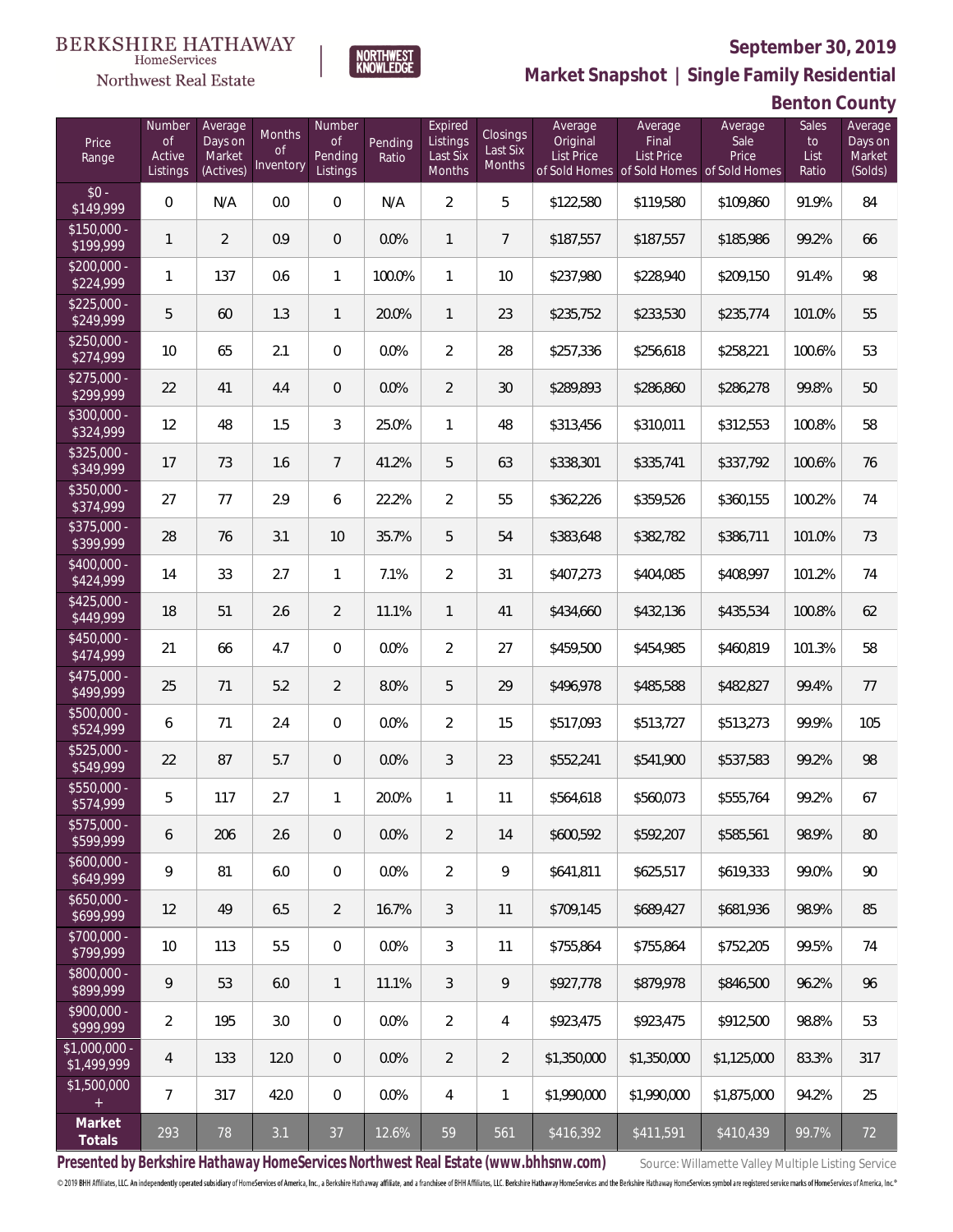

**NORTHWEST**<br>KNOWLEDGE

Northwest Real Estate

**Market Snapshot | Single Family Residential**

**Linn County**

| Price<br>Range                | Number<br>of<br>Active<br>Listings | Average<br>Days on<br>Market<br>(Actives) | Months<br>Οf<br>Inventory | Number<br>Οf<br>Pending<br>Listings | Pending<br>Ratio | Expired<br>Listings<br>Last Six<br>Months | Closings<br>Last Six<br>Months | Average<br>Original<br><b>List Price</b> | Average<br>Final<br>List Price<br>of Sold Homes of Sold Homes of Sold Homes | Average<br>Sale<br>Price | Sales<br>to<br>List<br>Ratio | Average<br>Days on<br>Market<br>(Solds) |
|-------------------------------|------------------------------------|-------------------------------------------|---------------------------|-------------------------------------|------------------|-------------------------------------------|--------------------------------|------------------------------------------|-----------------------------------------------------------------------------|--------------------------|------------------------------|-----------------------------------------|
| $$0 -$<br>\$149,999           | 13                                 | 74                                        | 1.8                       | $\overline{2}$                      | 15.4%            | 9                                         | 43                             | \$116,086                                | \$110,760                                                                   | \$104,633                | 94.5%                        | 107                                     |
| $$150,000 -$<br>\$199,999     | 46                                 | 69                                        | 2.6                       | 5                                   | 10.9%            | 17                                        | 105                            | \$181,610                                | \$179,540                                                                   | \$180,994                | 100.8%                       | 68                                      |
| $$200,000 -$<br>\$224,999     | 33                                 | 49                                        | 2.0                       | $\overline{2}$                      | 6.1%             | 9                                         | 98                             | \$214,503                                | \$212,556                                                                   | \$212,139                | 99.8%                        | 68                                      |
| $$225,000 -$<br>\$249,999     | 60                                 | 59                                        | 2.5                       | $\overline{2}$                      | 3.3%             | 10                                        | 144                            | \$235,926                                | \$233,811                                                                   | \$235,749                | 100.8%                       | 66                                      |
| $$250,000 -$<br>\$274,999     | 64                                 | 37                                        | 2.9                       | 3                                   | 4.7%             | 6                                         | 132                            | \$262,472                                | \$260,785                                                                   | \$261,953                | 100.4%                       | 62                                      |
| $$275,000 -$<br>\$299,999     | 56                                 | 56                                        | 2.9                       | $\, 8$                              | 14.3%            | 8                                         | 114                            | \$288,102                                | \$285,303                                                                   | \$285,739                | 100.2%                       | 70                                      |
| \$300,000 -<br>\$324,999      | 37                                 | 59                                        | 2.8                       | 9                                   | 24.3%            | 5                                         | 80                             | \$314,653                                | \$311,962                                                                   | \$309,933                | 99.3%                        | 102                                     |
| $$325,000 -$<br>\$349,999     | 53                                 | 52                                        | 4.4                       | 9                                   | 17.0%            | $\overline{7}$                            | 73                             | \$341,187                                | \$338,087                                                                   | \$335,853                | 99.3%                        | 78                                      |
| \$350,000 -<br>\$374,999      | 35                                 | 77                                        | 4.3                       | 4                                   | 11.4%            | $\overline{4}$                            | 49                             | \$369,647                                | \$365,851                                                                   | \$363,157                | 99.3%                        | 113                                     |
| \$375,000 -<br>\$399,999      | 34                                 | 61                                        | 3.5                       | $\overline{7}$                      | 20.6%            | 10                                        | 58                             | \$390,666                                | \$387,156                                                                   | \$386,300                | 99.8%                        | 102                                     |
| $$400,000 -$<br>\$424,999     | 9                                  | 49                                        | 1.6                       | $\overline{2}$                      | 22.2%            | 3                                         | 34                             | \$418,826                                | \$413,707                                                                   | \$411,457                | 99.5%                        | 103                                     |
| $$425,000 -$<br>\$449,999     | 20                                 | 89                                        | 5.2                       | $\overline{2}$                      | 10.0%            | $\mathfrak{Z}$                            | 23                             | \$438,963                                | \$438,220                                                                   | \$436,388                | 99.6%                        | 58                                      |
| \$450,000 -<br>\$474,999      | 13                                 | 98                                        | 7.8                       | $\overline{0}$                      | 0.0%             | 5                                         | 10                             | \$469,650                                | \$469,100                                                                   | \$463,220                | 98.7%                        | 76                                      |
| $$475,000 -$<br>\$499,999     | 9                                  | 78                                        | 6.8                       | $\overline{0}$                      | 0.0%             | $\overline{4}$                            | 8                              | \$500,199                                | \$494,649                                                                   | \$490,286                | 99.1%                        | 86                                      |
| $$500,000 -$<br>\$524,999     | 10                                 | 70                                        | 7.5                       | $\overline{0}$                      | 0.0%             | $\mathbf{1}$                              | 8                              | \$541,850                                | \$538,088                                                                   | \$513,377                | 95.4%                        | 91                                      |
| \$525,000 -<br>\$549,999      | 8                                  | 81                                        | 16.0                      | $\overline{2}$                      | 25.0%            | $\overline{0}$                            | 3                              | \$543,000                                | \$543,000                                                                   | \$538,333                | 99.1%                        | 62                                      |
| \$550,000 -<br>\$574,999      | 6                                  | 111                                       | 7.2                       | 0                                   | 0.0%             | $\overline{0}$                            | 5                              | \$571,980                                | \$561,880                                                                   | \$560,890                | 99.8%                        | 85                                      |
| $$575,000 -$<br>\$599,999     | 8                                  | 175                                       | 24.0                      | $\mathbf{1}$                        | 12.5%            | $\overline{4}$                            | 2                              | \$597,500                                | \$597,500                                                                   | \$590,000                | 98.7%                        | 89                                      |
| $$600,000 -$<br>\$649,999     | 5                                  | 143                                       | 6.0                       | $\mathbf{0}$                        | 0.0%             | $\mathbf{1}$                              | 5                              | \$626,880                                | \$637,480                                                                   | \$629,280                | 98.7%                        | 216                                     |
| $$650,000 -$<br>\$699,999     | 11                                 | 145                                       | 22.0                      | $\mathbf{1}$                        | 9.1%             | 2                                         | 3                              | \$715,000                                | \$703.167                                                                   | \$663.167                | 94.3%                        | 136                                     |
| \$700,000 -<br>\$799,999      | 6                                  | 62                                        | 18.0                      | $\mathbf{1}$                        | 16.7%            | $\overline{2}$                            | $\overline{2}$                 | \$782,500                                | \$782,500                                                                   | \$775,000                | 99.0%                        | 61                                      |
| \$800,000 -<br>\$899,999      | 4                                  | 161                                       | 24.0                      | $\overline{0}$                      | 0.0%             | 3                                         | $\mathbf{1}$                   | \$998,000                                | \$998,000                                                                   | \$875,000                | 87.7%                        | 119                                     |
| $$900,000 -$<br>\$999,999     | 5                                  | 99                                        | N/A                       | $\overline{0}$                      | 0.0%             | $\overline{0}$                            | 0                              | N/A                                      | N/A                                                                         | N/A                      | N/A                          | N/A                                     |
| $$1,000,000 -$<br>\$1,499,999 | 7                                  | 270                                       | 42.0                      | $\overline{0}$                      | 0.0%             | $\overline{0}$                            | $\mathbf{1}$                   | \$1,150,000                              | \$1,150,000                                                                 | \$1,100,000              | 95.7%                        | 45                                      |
| \$1,500,000                   | 4                                  | 474                                       | N/A                       | $\mathbf 0$                         | 0.0%             | $\overline{2}$                            | $\overline{0}$                 | N/A                                      | N/A                                                                         | N/A                      | N/A                          | N/A                                     |
| Market<br>Totals              | 556                                | 71                                        | 3.3                       | 60                                  | 10.8%            | 115                                       | 1001                           | \$289,152                                | \$286,536                                                                   | \$285,568                | 99.7%                        | 79                                      |

Presented by Berkshire Hathaway HomeServices Northwest Real Estate (www.bhhsnw.com) source: Willamette Valley Multiple Listing Service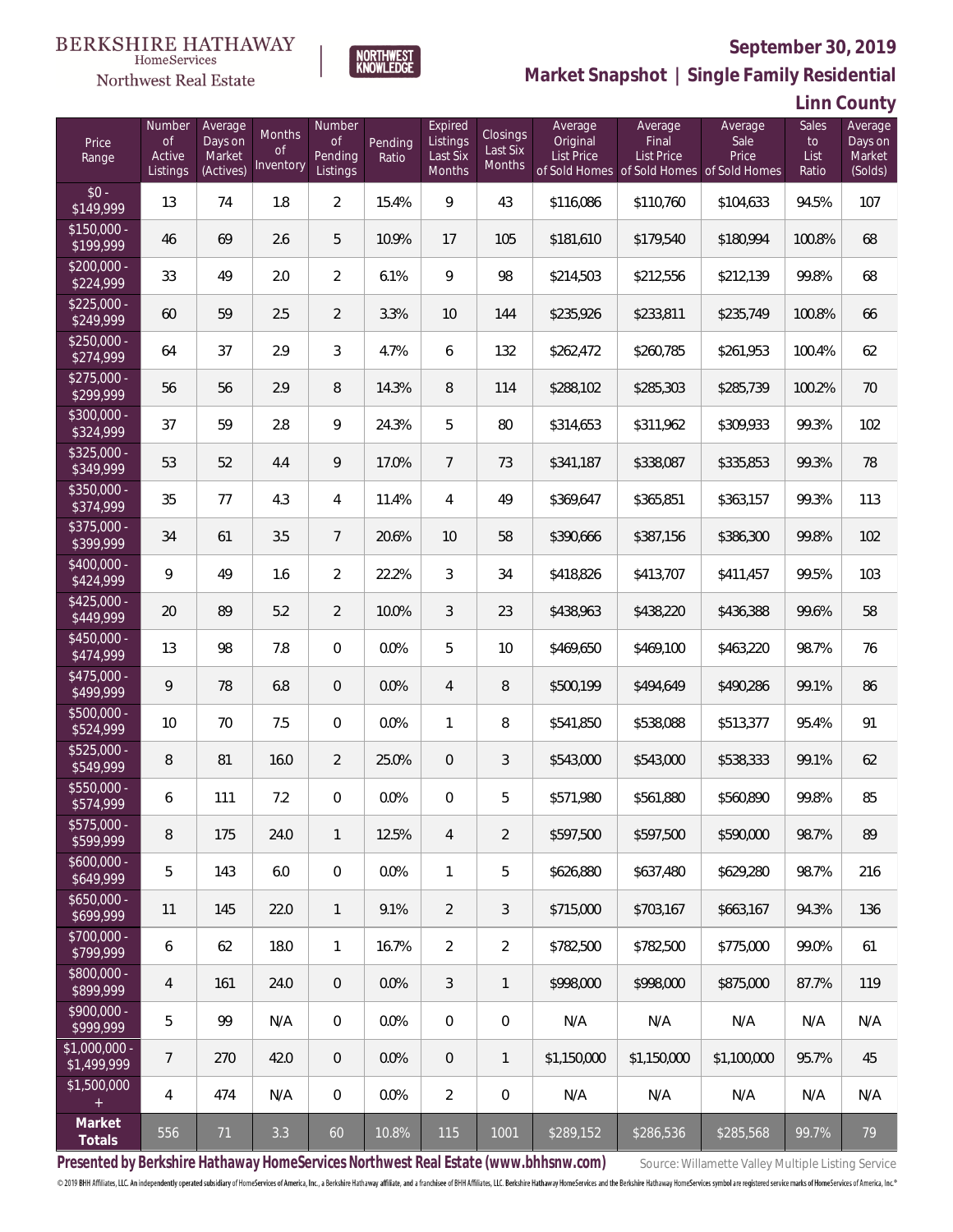

**NORTHWEST**<br>KNOWLEDGE

Northwest Real Estate

**Market Snapshot | Single Family Residential**

**Marion County**

| Price<br>Range                | Number<br><b>of</b><br>Active<br>Listings | Average<br>Days on<br>Market<br>(Actives) | Months<br>0f<br>Inventory | Number<br>of<br>Pending<br>Listings | Pending<br>Ratio | Expired<br>Listings<br>Last Six<br>Months | Closings<br>Last Six<br>Months | Average<br>Original<br><b>List Price</b><br>of Sold Homes | Average<br>Final<br><b>List Price</b> | Average<br>Sale<br>Price<br>of Sold Homes of Sold Homes | Sales<br>to<br>List<br>Ratio | Average<br>Days on<br>Market<br>(Solds) |
|-------------------------------|-------------------------------------------|-------------------------------------------|---------------------------|-------------------------------------|------------------|-------------------------------------------|--------------------------------|-----------------------------------------------------------|---------------------------------------|---------------------------------------------------------|------------------------------|-----------------------------------------|
| $$0 -$<br>\$149,999           | 5                                         | 52                                        | 2.0                       | 1                                   | 20.0%            | $\mathbf{1}$                              | 15                             | \$118,640                                                 | \$110,140                             | \$101,193                                               | 91.9%                        | 74                                      |
| $$150,000 -$<br>\$199,999     | 11                                        | 114                                       | 1.9                       | $\overline{4}$                      | 36.4%            | 5                                         | 35                             | \$195,120                                                 | \$187,079                             | \$179,180                                               | 95.8%                        | 73                                      |
| $$200,000 -$<br>\$224,999     | $\overline{7}$                            | 71                                        | 1.2                       | $\mathbf{1}$                        | 14.3%            | $\mathbf{1}$                              | 36                             | \$220,349                                                 | \$218,293                             | \$214,281                                               | 98.2%                        | 57                                      |
| $$225,000 -$<br>\$249,999     | 10                                        | 68                                        | 1.2                       | 10                                  | 100.0%           | $\, 8$                                    | 52                             | \$240,093                                                 | \$236,877                             | \$236,195                                               | 99.7%                        | 70                                      |
| $$250,000 -$<br>\$274,999     | 15                                        | 54                                        | 1.5                       | 6                                   | 40.0%            | 5                                         | 62                             | \$265,861                                                 | \$263,289                             | \$262,063                                               | 99.5%                        | 70                                      |
| $$275,000 -$<br>\$299,999     | 25                                        | 41                                        | 2.5                       | 3                                   | 12.0%            | 10                                        | 59                             | \$288,420                                                 | \$286,746                             | \$286,617                                               | 100.0%                       | 63                                      |
| $$300,000 -$<br>\$324,999     | 19                                        | 76                                        | 1.7                       | 3                                   | 15.8%            | $\overline{7}$                            | 66                             | \$317,633                                                 | \$310,427                             | \$310,721                                               | 100.1%                       | 70                                      |
| $$325,000 -$<br>\$349,999     | 34                                        | 73                                        | 3.3                       | 6                                   | 17.6%            | $7\overline{ }$                           | 61                             | \$345,416                                                 | \$339,870                             | \$336,423                                               | 99.0%                        | 92                                      |
| $$350,000 -$<br>\$374,999     | 24                                        | 64                                        | 3.1                       | $\overline{4}$                      | 16.7%            | 3                                         | 47                             | \$376,206                                                 | \$368,608                             | \$362,128                                               | 98.2%                        | 142                                     |
| $$375,000 -$<br>\$399,999     | 43                                        | 129                                       | 4.0                       | 6                                   | 14.0%            | $7\overline{ }$                           | 65                             | \$396,961                                                 | \$389,195                             | \$386,347                                               | 99.3%                        | 142                                     |
| $$400,000 -$<br>\$424,999     | 26                                        | 103                                       | 3.3                       | $\overline{4}$                      | 15.4%            | 4                                         | 48                             | \$416,490                                                 | \$412,617                             | \$409,948                                               | 99.4%                        | 123                                     |
| $$425,000 -$<br>\$449,999     | 21                                        | 69                                        | 4.8                       | $\overline{2}$                      | 9.5%             | 6                                         | 26                             | \$446,283                                                 | \$442,010                             | \$437,403                                               | 99.0%                        | 83                                      |
| $$450,000 -$<br>\$474,999     | 13                                        | 72                                        | 3.5                       | $\overline{2}$                      | 15.4%            | $\mathbf{1}$                              | 22                             | \$473,364                                                 | \$465,275                             | \$461,121                                               | 99.1%                        | 99                                      |
| $$475,000 -$<br>\$499,999     | 19                                        | 81                                        | 6.0                       | $\overline{2}$                      | 10.5%            | $\overline{2}$                            | 19                             | \$505,121                                                 | \$491,505                             | \$489,651                                               | 99.6%                        | 119                                     |
| \$500,000 -<br>\$524,999      | 11                                        | 57                                        | 7.3                       | $\overline{0}$                      | 0.0%             | 4                                         | 9                              | \$523,594                                                 | \$510,338                             | \$509,155                                               | 99.8%                        | 118                                     |
| \$525,000 -<br>\$549,999      | 11                                        | 75                                        | 16.5                      | $\mathbf{1}$                        | 9.1%             | $\mathbf{1}$                              | 4                              | \$538,300                                                 | \$534,800                             | \$530,500                                               | 99.2%                        | 62                                      |
| \$550,000 -<br>\$574,999      | 5                                         | 85                                        | 3.3                       | $\mathbf{1}$                        | 20.0%            | $\mathbf{1}$                              | 9                              | \$548,878                                                 | \$548,211                             | \$558,861                                               | 101.9%                       | 64                                      |
| $$575,000 -$<br>\$599,999     | 14                                        | 86                                        | 7.6                       | $\theta$                            | 0.0%             | 5                                         | 11                             | \$598,036                                                 | \$597.036                             | \$585,182                                               | 98.0%                        | 90                                      |
| $$600,000 -$<br>\$649,999     | 6                                         | 55                                        | 4.0                       | $\mathbf 0$                         | 0.0%             | $\overline{2}$                            | 9                              | \$638,722                                                 | \$632,889                             | \$622,822                                               | 98.4%                        | 90                                      |
| $$650,000 -$<br>\$699,999     | 8                                         | 60                                        | 4.4                       | $\mathbf{1}$                        | 12.5%            | 3                                         | 11                             | \$691,636                                                 | \$685,718                             | \$670.636                                               | 97.8%                        | 126                                     |
| $$700,000 -$<br>\$799,999     | 6                                         | 177                                       | 7.2                       | $\mathbf{1}$                        | 16.7%            | $\mathbf{1}$                              | 5                              | \$773,000                                                 | \$761,990                             | \$747,600                                               | 98.1%                        | 109                                     |
| \$800,000 -<br>\$899,999      | 8                                         | 92                                        | 24.0                      | $\overline{0}$                      | 0.0%             | 3                                         | $\overline{2}$                 | \$874,250                                                 | \$869,250                             | \$869,500                                               | 100.0%                       | 287                                     |
| $$900,000 -$<br>\$999,999     | 4                                         | 275                                       | 12.0                      | $\mathbf{1}$                        | 25.0%            | $\mathbf{1}$                              | $\overline{2}$                 | \$1,035,000                                               | \$929,950                             | \$905,000                                               | 97.3%                        | 159                                     |
| $$1,000,000 -$<br>\$1,499,999 | 6                                         | 171                                       | 36.0                      | $\mathbf{1}$                        | 16.7%            | 3                                         | $\mathbf{1}$                   | \$1,350,000                                               | \$1,350,000                           | \$1,250,000                                             | 92.6%                        | 66                                      |
| \$1,500,000<br>$+$            | $\overline{2}$                            | 420                                       | N/A                       | $\overline{0}$                      | 0.0%             | $\mathbf{1}$                              | $\mathbf 0$                    | N/A                                                       | N/A                                   | N/A                                                     | N/A                          | N/A                                     |
| Market<br>Totals              | 353                                       | 87                                        | 3.1                       | 60                                  | 17.0%            | 92                                        | 676                            | \$355,658                                                 | \$349,946                             | \$346,589                                               | 99.0%                        | 93                                      |

Presented by Berkshire Hathaway HomeServices Northwest Real Estate (www.bhhsnw.com) source: Willamette Valley Multiple Listing Service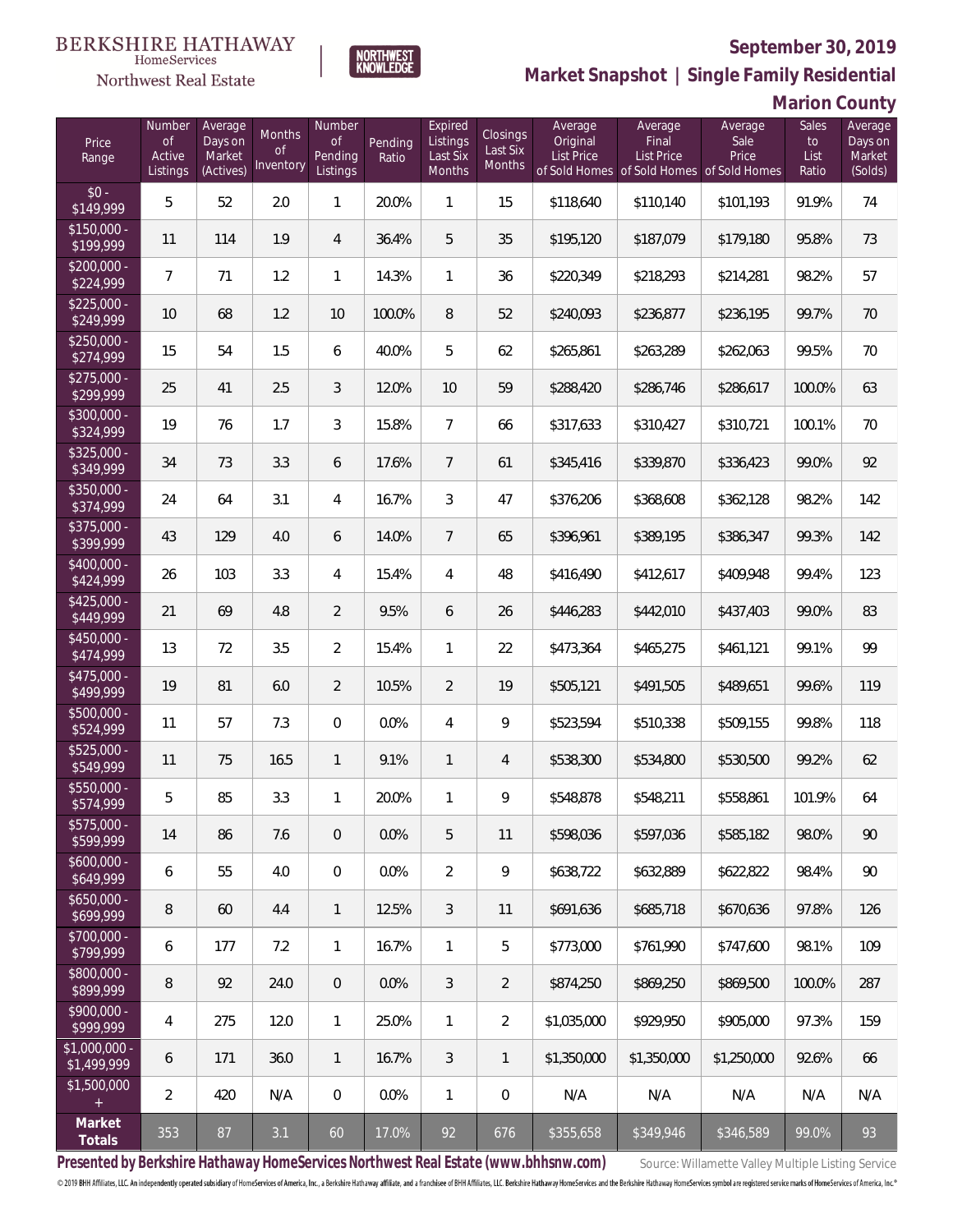#### **BERKSHIRE HATHAWAY** HomeServices

**NORTHWEST**<br>KNOWLEDGE



### **September 30, 2019**

**Market Snapshot | Single Family Residential**

**Polk County**

| Price<br>Range                | Number<br>$\mathsf{of}$<br>Active<br>Listings | Average<br>Days on<br>Market<br>(Actives) | Months<br><b>of</b><br>Inventory | Number<br>Οf<br>Pending<br>Listings | Pending<br>Ratio | Expired<br>Listings<br>Last Six<br><b>Months</b> | Closings<br>Last Six<br>Months | Average<br>Original<br>List Price | Average<br>Final<br><b>List Price</b><br>of Sold Homes of Sold Homes of Sold Homes | Average<br>Sale<br>Price | Sales<br>to<br>List<br>Ratio | Average<br>Days on<br>Market<br>(Solds) |
|-------------------------------|-----------------------------------------------|-------------------------------------------|----------------------------------|-------------------------------------|------------------|--------------------------------------------------|--------------------------------|-----------------------------------|------------------------------------------------------------------------------------|--------------------------|------------------------------|-----------------------------------------|
| $$0 -$<br>\$149,999           | $\overline{2}$                                | 97                                        | 1.0                              | $\mathbf{1}$                        | 50.0%            | $\mathbf{1}$                                     | 12                             | \$135,316                         | \$130,158                                                                          | \$125,433                | 96.4%                        | 71                                      |
| $$150.000 -$<br>\$199,999     | 6                                             | 48                                        | 1.5                              | $\mathbf{1}$                        | 16.7%            | $\overline{2}$                                   | 24                             | \$187,396                         | \$175,637                                                                          | \$175,246                | 99.8%                        | 76                                      |
| $$200.000 -$<br>\$224,999     | 6                                             | 71                                        | 2.0                              | $\mathbf{1}$                        | 16.7%            | $\overline{2}$                                   | 18                             | \$213,233                         | \$209,178                                                                          | \$211,803                | 101.3%                       | 63                                      |
| $$225.000 -$<br>\$249,999     | 21                                            | 40                                        | 3.5                              | $\overline{2}$                      | 9.5%             | 6                                                | 36                             | \$237,422                         | \$236,147                                                                          | \$235,226                | 99.6%                        | 69                                      |
| $$250,000 -$<br>\$274,999     | 17                                            | 58                                        | 2.0                              | $\overline{2}$                      | 11.8%            | 5                                                | 51                             | \$264,662                         | \$263,088                                                                          | \$263,048                | 100.0%                       | 63                                      |
| $$275,000 -$<br>\$299,999     | 42                                            | 68                                        | 3.3                              | $7\overline{ }$                     | 16.7%            | 3                                                | 76                             | \$288,167                         | \$286,197                                                                          | \$287,047                | 100.3%                       | 84                                      |
| $$300,000 -$<br>\$324,999     | 24                                            | 65                                        | 2.9                              | $\overline{2}$                      | 8.3%             | 4                                                | $50\,$                         | \$311,520                         | \$307,509                                                                          | \$309,897                | 100.8%                       | 93                                      |
| $$325,000 -$<br>\$349,999     | 39                                            | 86                                        | 6.0                              | $\overline{4}$                      | 10.3%            | $7\overline{ }$                                  | 39                             | \$342,173                         | \$337,270                                                                          | \$337,621                | 100.1%                       | 137                                     |
| $$350,000 -$<br>\$374,999     | 25                                            | 91                                        | 5.4                              | $\mathbf 0$                         | 0.0%             | 6                                                | 28                             | \$369,365                         | \$361,592                                                                          | \$360,737                | 99.8%                        | 151                                     |
| $$375,000 -$<br>\$399,999     | 21                                            | 81                                        | 4.2                              | $\overline{2}$                      | 9.5%             | 3                                                | 30                             | \$391,649                         | \$388,304                                                                          | \$386,071                | 99.4%                        | 116                                     |
| $$400,000 -$<br>\$424,999     | 5                                             | 82                                        | 2.7                              | $\boldsymbol{0}$                    | 0.0%             | 1                                                | 11                             | \$418,790                         | \$418,081                                                                          | \$410,694                | 98.2%                        | 116                                     |
| $$425,000 -$<br>\$449,999     | 9                                             | 94                                        | 6.8                              | $\mathbf{1}$                        | 11.1%            | $\mathbf{1}$                                     | 8                              | \$435,499                         | \$434,249                                                                          | \$435,999                | 100.4%                       | 79                                      |
| $$450,000 -$<br>\$474,999     | 9                                             | 161                                       | 9.0                              | 0                                   | 0.0%             | $\mathbf{1}$                                     | 6                              | \$464,467                         | \$465,300                                                                          | \$459,333                | 98.7%                        | 71                                      |
| $$475,000 -$<br>\$499,999     | 8                                             | 50                                        | 8.0                              | $\mathbf 0$                         | 0.0%             | $\mathbf{1}$                                     | 6                              | \$503,050                         | \$492,883                                                                          | \$490,467                | 99.5%                        | 123                                     |
| \$500,000 -<br>\$524,999      | 1                                             | 49                                        | 1.0                              | 0                                   | 0.0%             | $\overline{0}$                                   | 6                              | \$520,600                         | \$521,967                                                                          | \$509,083                | 97.5%                        | 187                                     |
| \$525,000 -<br>\$549,999      | 4                                             | 266                                       | 12.0                             | $\mathbf 0$                         | 0.0%             | $\boldsymbol{0}$                                 | $\overline{2}$                 | \$542,000                         | \$542,000                                                                          | \$535,000                | 98.7%                        | 117                                     |
| \$550,000 -<br>\$574,999      | 3                                             | 76                                        | 6.0                              | 0                                   | 0.0%             | 0                                                | 3                              | \$569,667                         | \$561,333                                                                          | \$550,091                | 98.0%                        | 125                                     |
| $$575,000 -$<br>\$599,999     | 6                                             | 117                                       | 12.0                             | $\theta$                            | 0.0%             | $\overline{0}$                                   | 3                              | \$584,100                         | \$584,100                                                                          | \$588,909                | 100.8%                       | 467                                     |
| $$600,000 -$<br>\$649,999     | 3                                             | 85                                        | 2.3                              | $\overline{0}$                      | 0.0%             | $\overline{2}$                                   | 8                              | \$647,788                         | \$640,400                                                                          | \$625,563                | 97.7%                        | 89                                      |
| $$650,000 -$<br>\$699,999     | 9                                             | 141                                       | 13.5                             | $\mathbf{1}$                        | 11.1%            | 3                                                | $\overline{4}$                 | \$736,600                         | \$710,475                                                                          | \$681,250                | 95.9%                        | 159                                     |
| $$700,000 -$<br>\$799,999     | 5                                             | 145                                       | 10.0                             | $\mathbf{1}$                        | 20.0%            | $\mathbf{1}$                                     | 3                              | \$828,300                         | \$791,633                                                                          | \$726.667                | 91.8%                        | 149                                     |
| \$800,000 -<br>\$899,999      | 2                                             | 553                                       | 6.0                              | $\overline{0}$                      | 0.0%             | $\overline{2}$                                   | $\overline{2}$                 | \$947,750                         | \$885,250                                                                          | \$880,000                | 99.4%                        | 154                                     |
| $$900,000 -$<br>\$999,999     | 2                                             | 134                                       | N/A                              | $\overline{0}$                      | 0.0%             | $\mathbf{1}$                                     | $\mathbf 0$                    | N/A                               | N/A                                                                                | N/A                      | N/A                          | N/A                                     |
| $$1,000,000 -$<br>\$1,499,999 | $\overline{2}$                                | 116                                       | 12.0                             | $\overline{0}$                      | 0.0%             | $\mathbf{1}$                                     | $\mathbf{1}$                   | \$985,000                         | \$1,000,000                                                                        | \$1,000,000              | 100.0%                       | 93                                      |
| \$1,500,000                   | 1                                             | 97                                        | 6.0                              | $\mathbf{0}$                        | 0.0%             | $\overline{0}$                                   | 1                              | \$5,900,000                       | \$5,900,000                                                                        | \$5,900,000              | 100.0%                       | 42                                      |
| Market<br>Totals              | 272                                           | 87                                        | 3.8                              | 25                                  | 9.2%             | 53                                               | 428                            | $\sqrt{$340,833}$                 | \$336,447                                                                          | \$335,007                | 99.6%                        | 98                                      |

Presented by Berkshire Hathaway HomeServices Northwest Real Estate (www.bhhsnw.com) source: Willamette Valley Multiple Listing Service